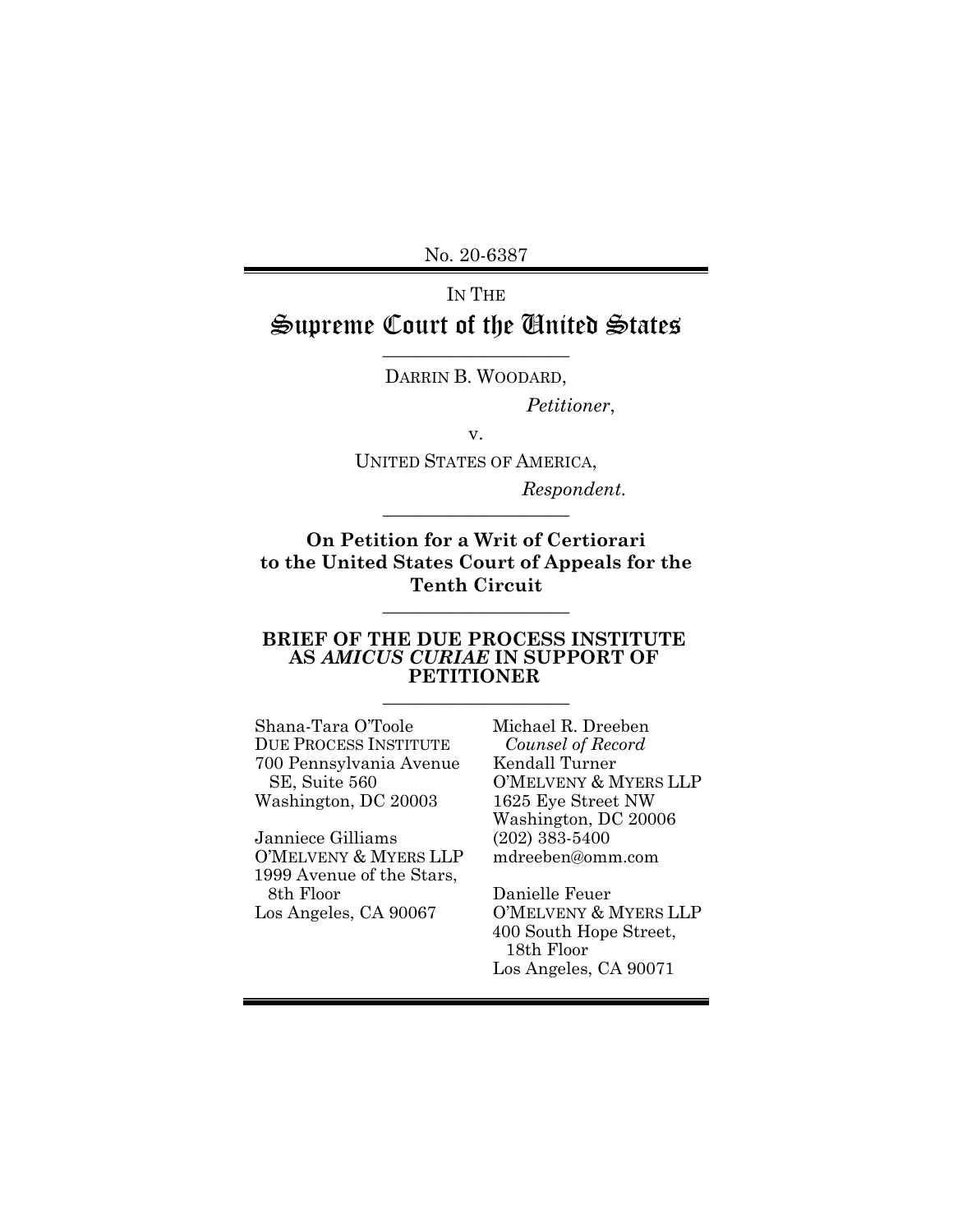## **TABLE OF CONTENTS**

# **Page**

|      | INTERESTS OF AMICUS CURIAE  1                                                                                                                                                                   |
|------|-------------------------------------------------------------------------------------------------------------------------------------------------------------------------------------------------|
|      | INTRODUCTION AND SUMMARY OF THE                                                                                                                                                                 |
|      |                                                                                                                                                                                                 |
| I.   | Fundamental Due Process Principles<br>Establish That Proof Of Prosecutors'<br>Subjective Intent To Harm A Defendant<br>Should Not Be Required To Show That<br>Pre-Indictment Delay Violates Due |
| II.  | Practical Considerations Confirm That<br>Defendants Should Not Have To Prove<br>Prosecutors' Subjective Intent To<br>Establish That Pre-Indictment Delay                                        |
| III. | Recent Technological, Statutory, and<br>Jurisprudential Developments Make<br>This Court's Intervention More                                                                                     |
|      |                                                                                                                                                                                                 |

i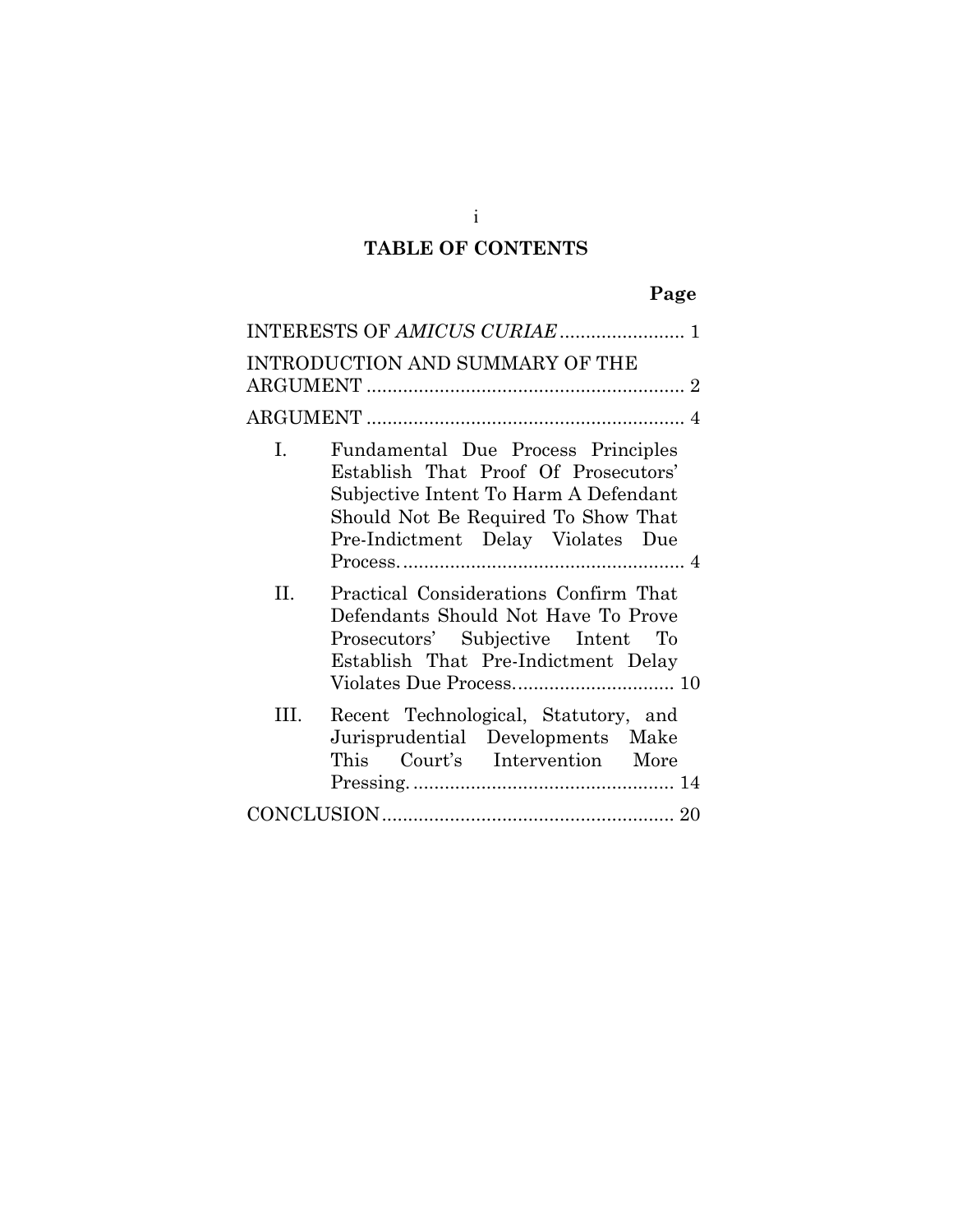# **TABLE OF AUTHORITIES**

**Page(s)** 

## **CASES**

| Arizona v. Youngblood,                               |
|------------------------------------------------------|
| Barker v. Wingo,                                     |
| Berger v. United States,                             |
| Blackledge v. Perry,                                 |
| Bordenkircher v. Hayes,                              |
| Brady v. Maryland,                                   |
| California v. Trombetta,                             |
| Doyle v. Ohio,                                       |
| Estelle v. Williams,                                 |
| Giglio v. United States,                             |
| Hoo v. United States,                                |
| Howell v. Barker,<br>904 F.2d 889 (4th Cir. 1990) 18 |
| Kerry v. Din,                                        |
| Killian v. United States,                            |

ii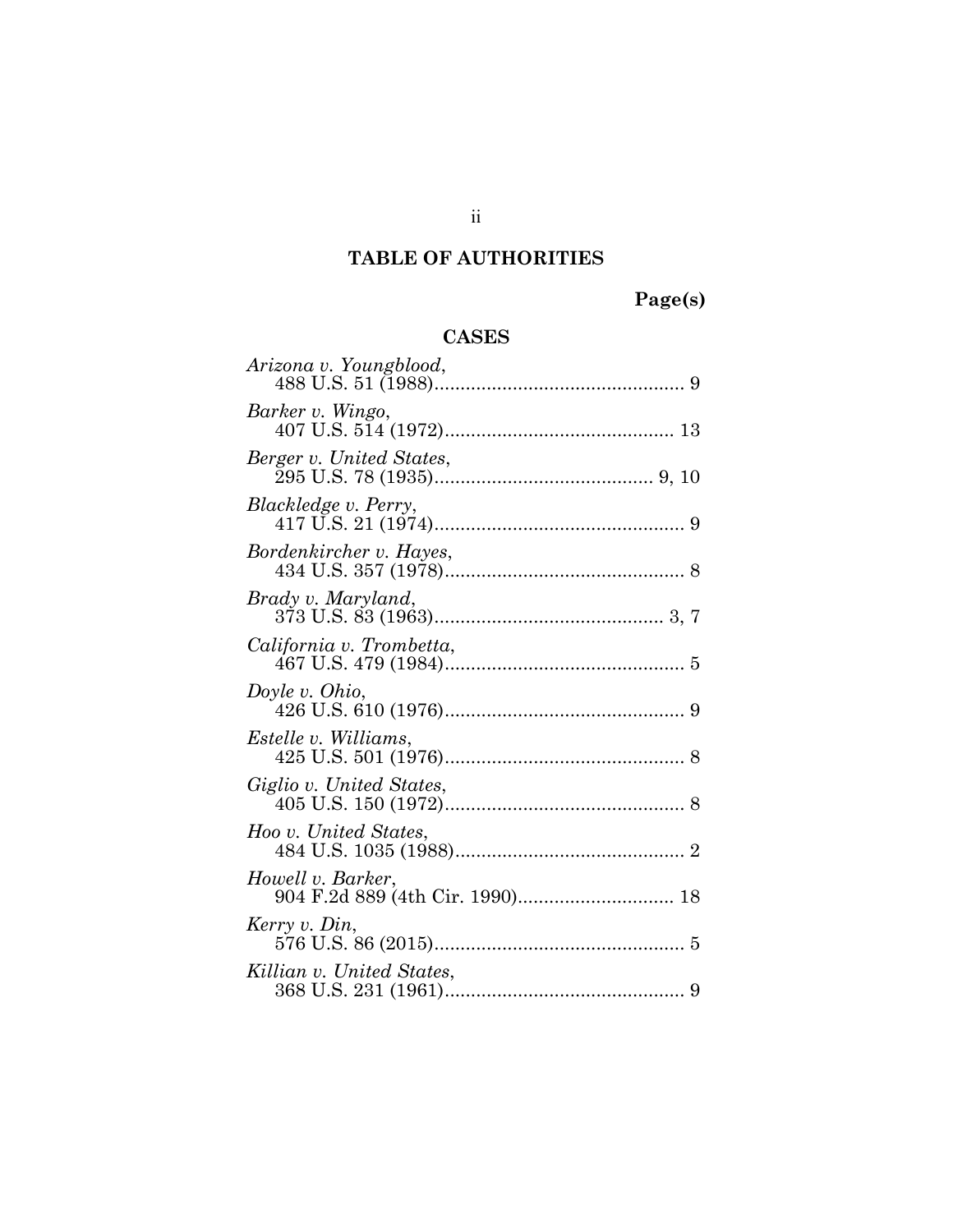## **TABLE OF AUTHORITIES (continued)**

**Page(s)**

| Klopfer v. North Carolina,                                        |
|-------------------------------------------------------------------|
| Mitchell v. Wisconsin,                                            |
| Nickens v. United States,<br>323 F.2d 808 (D.C. Cir. 1963) 13     |
| North Carolina v. Pearce,                                         |
| Ross v. United States,<br>349 F.2d 210 (D.C. Cir. 1965)13, 17, 18 |
| Smith v. Phillips,                                                |
| Strickler v. Green,                                               |
| The Queen v. Robins,<br>1 Cox Crim. Cas. 114 (Somerset Winter     |
| Timbs v. Indiana,                                                 |
| Toussie v. United States,                                         |
|                                                                   |
| United States v. Agurs,                                           |
| United States v. Armstrong,                                       |
| United States v. Barken,                                          |

iii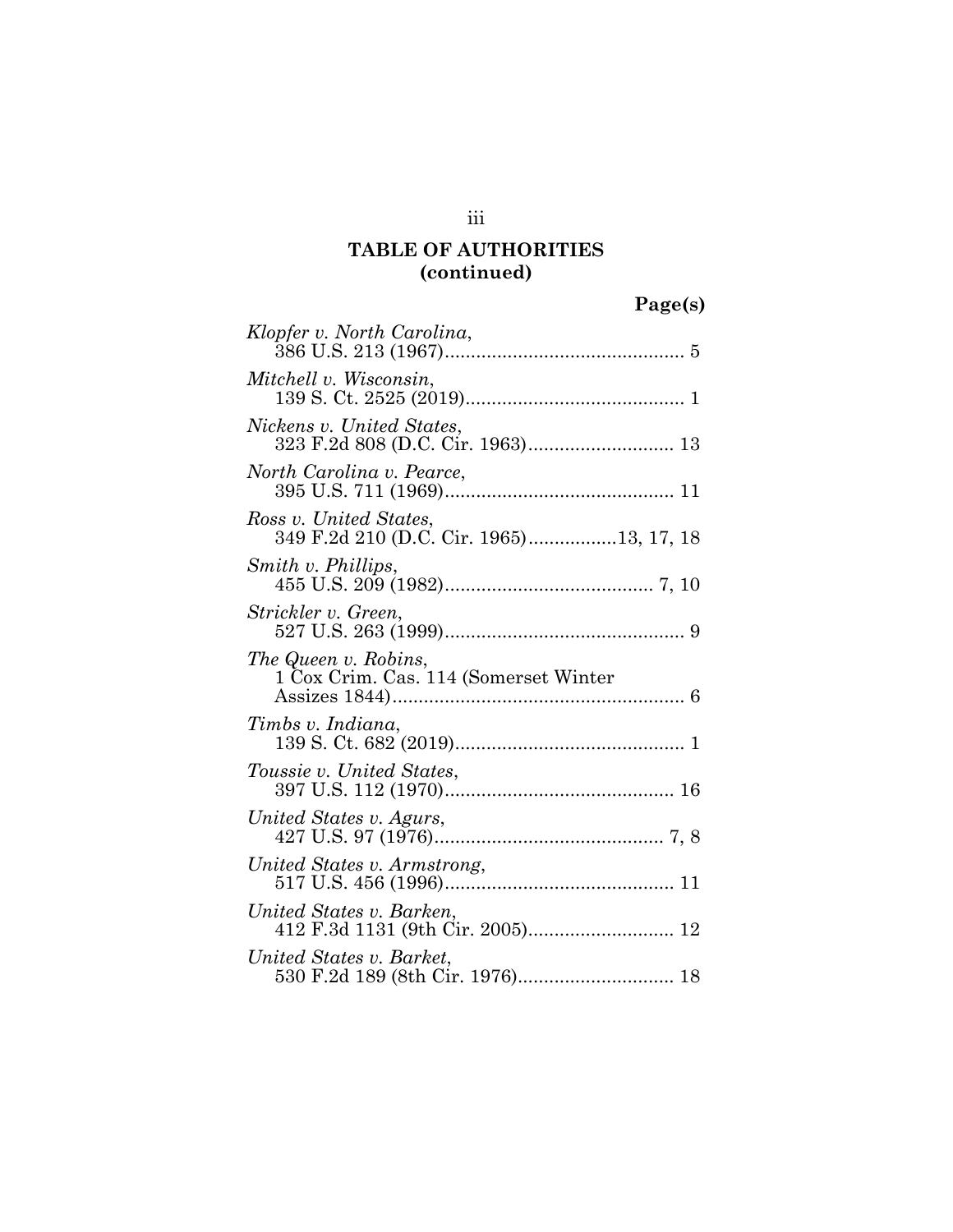## **TABLE OF AUTHORITIES (continued)**

**Page(s)**

| United States v. Benson,<br>846 F.2d 1338 (11th Cir. 1988)18, 19       |
|------------------------------------------------------------------------|
| United States v. Briggs,<br>S. Ct. $\_\_$ , 2020 WL 72500099 (Dec. 10, |
| United States v. Britton,                                              |
| United States v. Ewell,                                                |
| United States v. Gonzalez-Lopez,                                       |
| United States v. Haymond,                                              |
| United States v. Jackson,<br>488 F. Supp. 2d 866 (D. Neb. 2007)  15    |
| United States v. Lindstrom,                                            |
| United States v. Lovasco,                                              |
| United States v. Marion,                                               |
| United States v. Medina,<br>918 F.3d 774 (10th Cir. 2019) 15           |
| United States v. Mills,<br>704 F.2d 1553 (11th Cir. 1983) 19           |
| United States v. Rogers,                                               |
| United States v. Sowa,<br>34 F.3d 447 (7th Cir. 1994)11, 12            |

iv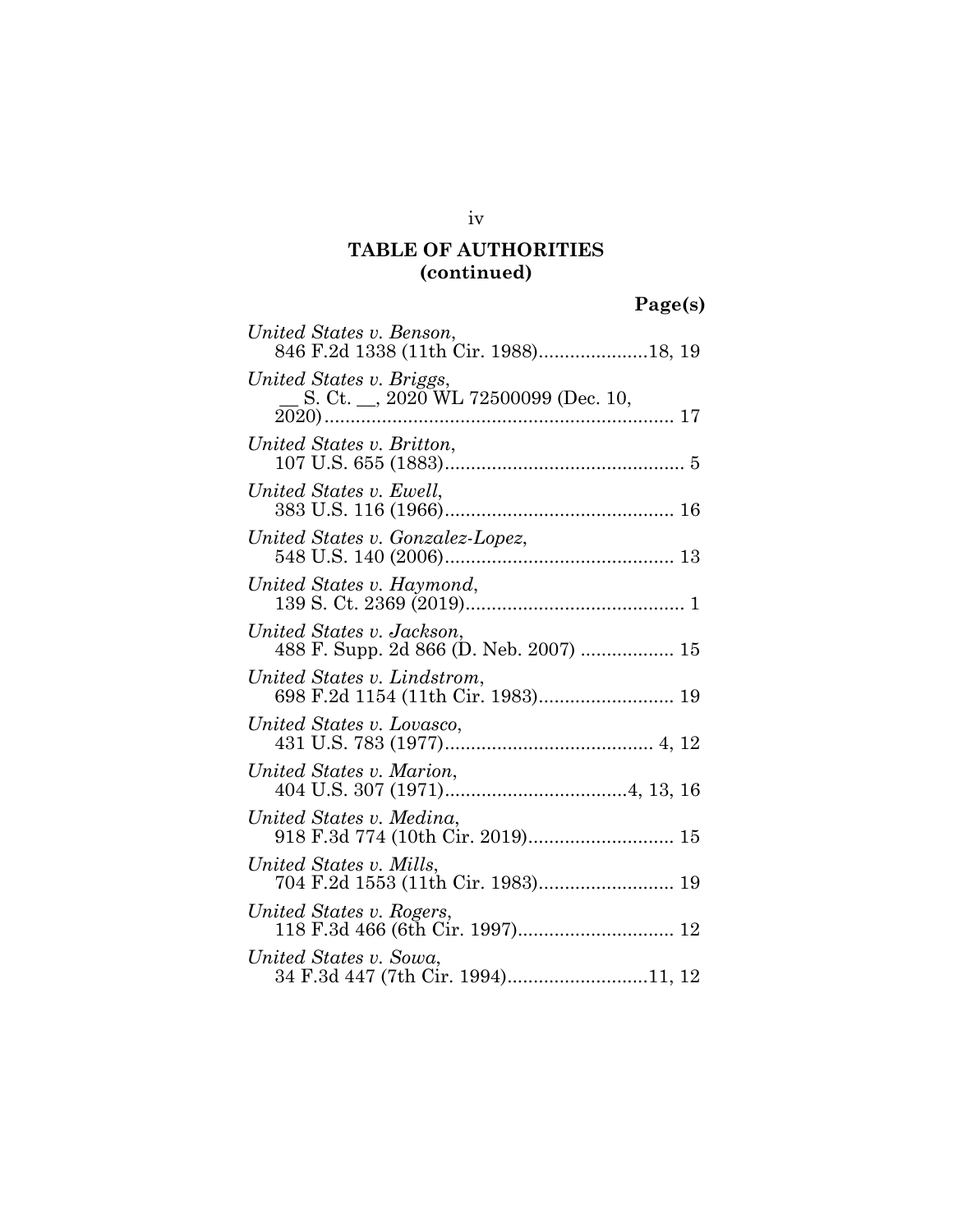## **TABLE OF AUTHORITIES (continued)**

**Page(s)**

| Waller v. Georgia,                                                                                                                                                                                                                                                                           |  |  |
|----------------------------------------------------------------------------------------------------------------------------------------------------------------------------------------------------------------------------------------------------------------------------------------------|--|--|
| <b>OTHER AUTHORITIES</b>                                                                                                                                                                                                                                                                     |  |  |
| Am. Bar Ass'n, Project on Standards for<br>Criminal Justice, Prosecution Functions 3-                                                                                                                                                                                                        |  |  |
| Magna Carta, ch. 29 (1225), translated and<br>quoted in Sir Edward Coke, The Second<br>Part of the Institutes of the Laws of                                                                                                                                                                 |  |  |
| Office of Legal Education, Executive Office for<br>U.S. Attys., U.S. Dep't of Justice,<br>Searching and Seizing Computers and<br>Obtaining Electronic Evidence in Criminal<br>Investigations<br>(2009),<br>https://www.justice.gov/sites/default/files/<br>criminal-ccips/legacy/2015/01/14/ |  |  |
| Rob Pegoraro, Apple and Google Remind You<br>About Location Privacy, But Don't Forget<br>Your Wireless Carrier, USA Today (Nov.<br>23, 2019), https://www.usatoday.com/<br>story/tech/columnist/2019/11/23/location-<br>data-how-much-do-wireless-carriers-                                  |  |  |
| <b>RULES</b>                                                                                                                                                                                                                                                                                 |  |  |
|                                                                                                                                                                                                                                                                                              |  |  |

v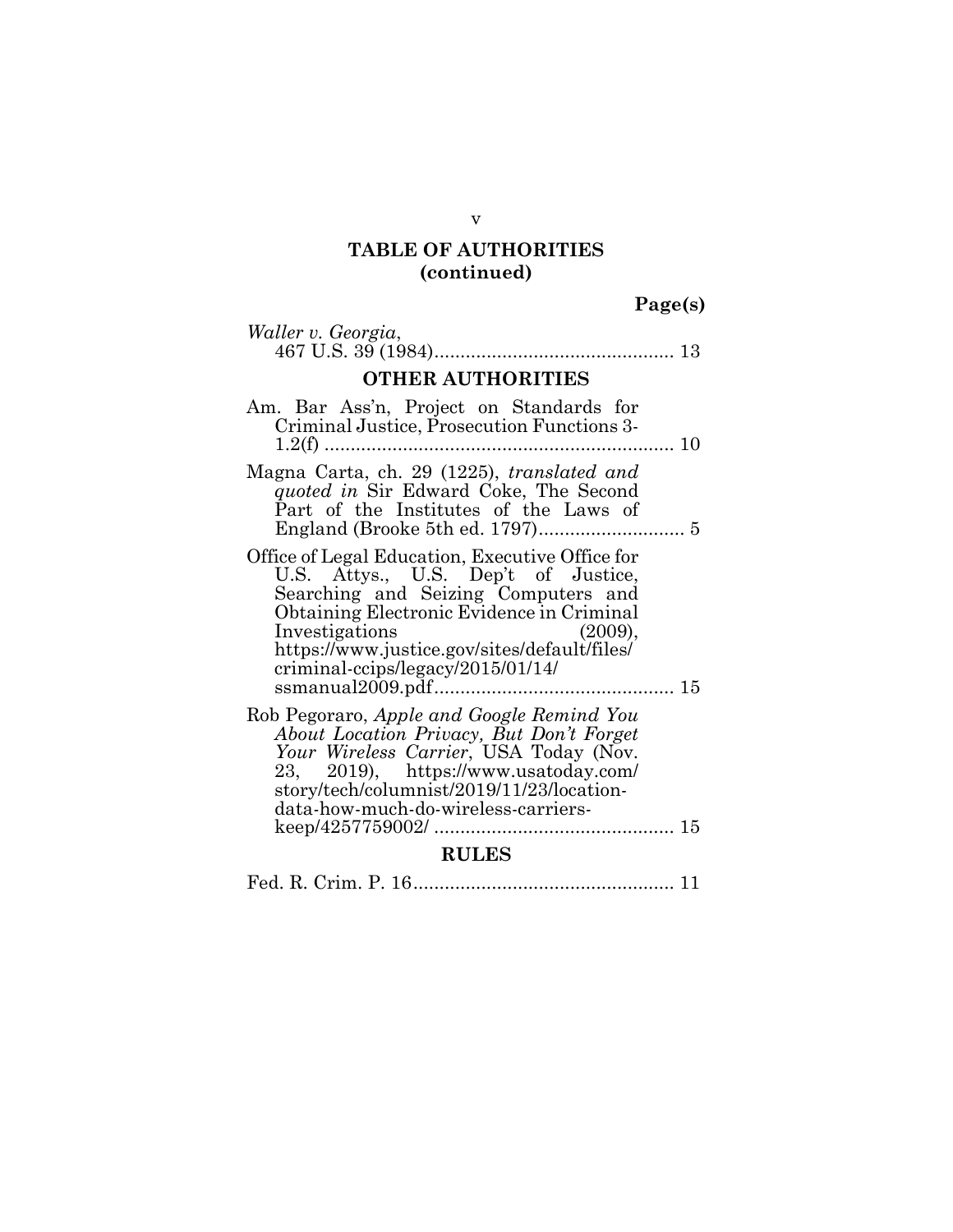#### **INTERESTS OF** *AMICUS CURIAE*<sup>1</sup>

The Due Process Institute is a bipartisan, nonprofit, public-interest organization that works to honor, preserve, and restore principles of fairness in the criminal justice system. Formed in 2018, the Institute has participated as an *amicus curiae* before this Court in cases presenting important criminal justice issues, including *Timbs v. Indiana*, 139 S. Ct. 682 (2019); *Mitchell v. Wisconsin*, 139 S. Ct. 2525 (2019); and *United States v. Haymond*, 139 S. Ct. 2369 (2019).

This case presents an important, recurring criminal law issue on which the federal courts of appeals and state courts of last resort are divided: when the prosecution's pre-indictment delay violates due process. Resolving the issue is essential to protecting defendants' ability to present a complete defense, ensuring that criminal trials continue to serve their central function of discovering the truth through fundamentally fair procedures, and safeguarding public confidence in criminal prosecutions.

 $\overline{a}$ 

<sup>1</sup> Pursuant to Rule 37.2(a), counsel for *amicus curiae* provided notice of *amicus*'s intention to file this brief to counsel of record for all parties. Counsel of record for Petitioner and Respondent have both consented to the filing of this brief. Pursuant to Rule 37.6, *amicus* affirms that no counsel for a party authored this brief in whole or in part, and no person other than *amicus* or its counsel made a monetary contribution to this brief's preparation or submission.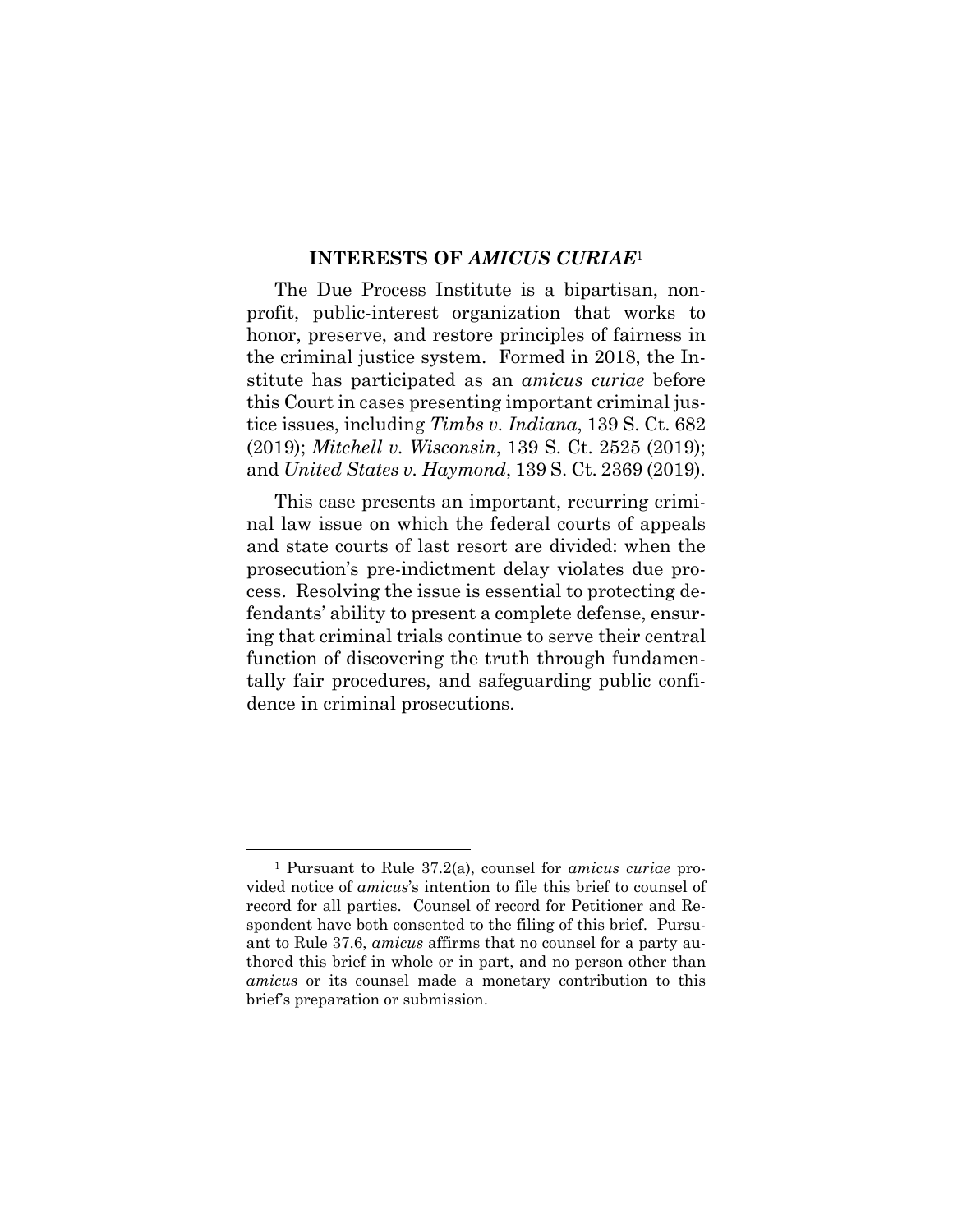### **INTRODUCTION AND SUMMARY OF THE ARGUMENT**

The federal courts of appeals and state courts of last resort have long diverged on "the correct test for determining if prosecutorial preindictment delay amounts to a violation of the Due Process Clause." *Hoo v. United States*, 484 U.S. 1035, 1035 (1988) (White, J., dissenting from denial of certiorari). Some courts balance the prejudice to the defendant against the government's justification for the delay. *See* Pet. 8-10. Others, by contrast, find a due process violation only if the defendant proves that the government delayed the indictment to gain a tactical advantage over or to harass the defendant. *See* Pet. 6-8.

It is time for this Court to address "this important question of constitutional law," *Hoo*, 484 U.S. at 1036 (White, J., dissenting from denial of certiorari). Not only is there a deeply entrenched split on the issue, but also the improper-intent rule is irreconcilable with the historical and doctrinal underpinnings of the due process guarantee and produces unworkable and unfair results.

As to due process principles and precedent, Founding-era documents show that the Due Process Clause protects a defendant's right to a fair *trial*. The fairness of a trial does not turn on the prosecution's subjective intent to harm the defendant's case. Rather, it turns on how the trial is conducted—for example, what evidence is available to the defendant, how jurors are selected, and whether the defendant is compelled to stand trial in prison clothes or shackles—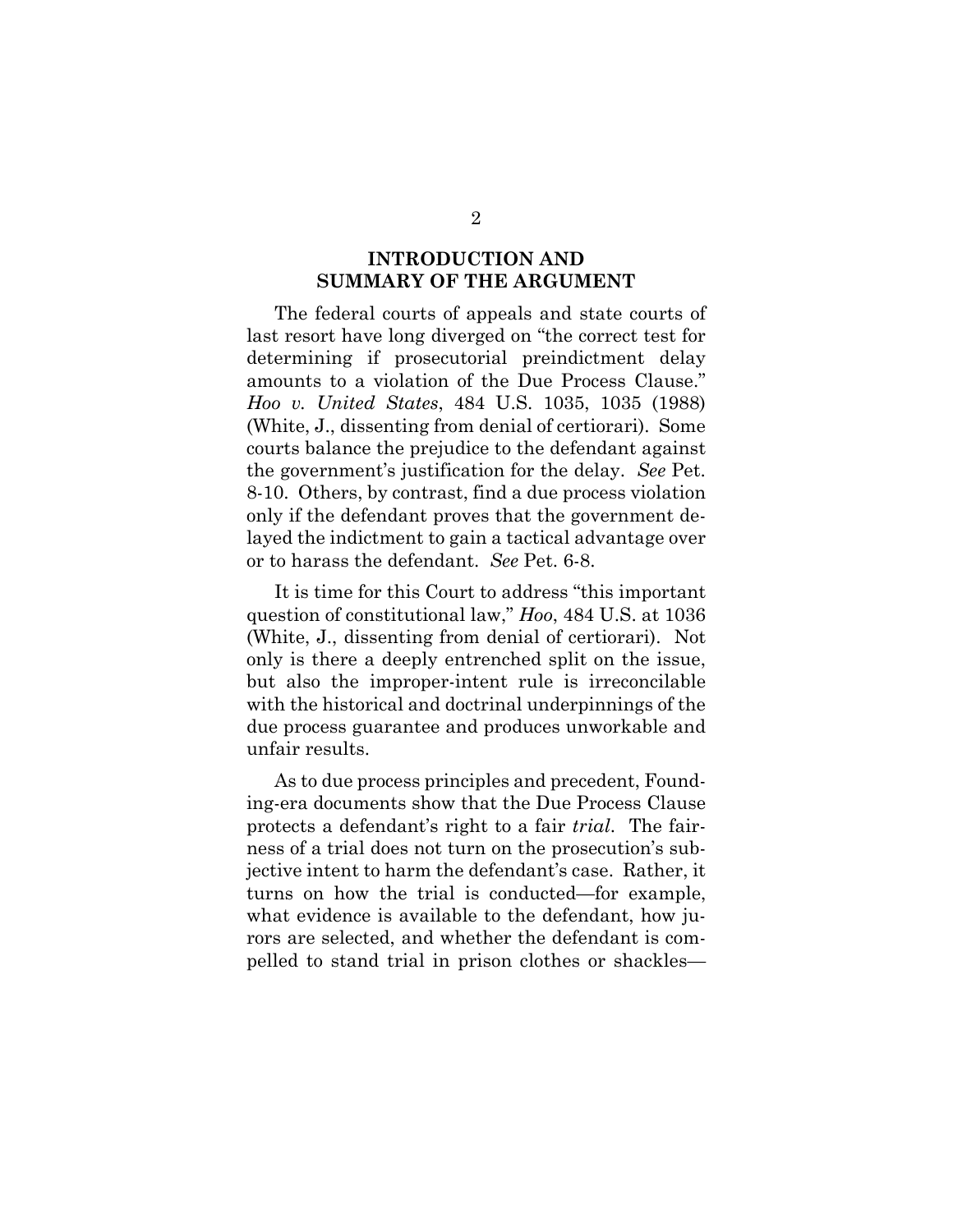and the objective justifications for any prejudicial conduct. Many trial-related due process doctrines—such as *Brady v. Maryland*, 373 U.S. 83 (1963)—do not require proof of the prosecution's subjective intent to show a due process violation. The right to a trial free from prejudicial, unjustified delay stands on the same due process footing.

Nor is there practical sense in requiring defendants to prove that the government subjectively intended to harm the defendant before a court can find that unjustified and prejudicial pre-indictment delay violated due process. A defendant will virtually never have access to the necessary evidence because he cannot require prosecutors to produce the relevant proof. And a court should not be asked to inquire into the subjective motives of individual prosecutors in this context. Not only is the inquiry into motive impractical, it is unnecessary: focusing on objective facts, rather than subjective intent, will not create a "floodgates" problem. Even without a subjective-intent requirement, the requirement that a defendant show specific, concrete prejudice from the delay screens out insubstantial claims.

The need for a viable remedy for unjustified and prejudicial pre-indictment delay has increased in recent years. With technological change, hard-copy records have been traded for more ephemeral digital data, increasing the prospect of prejudice from a dilatory prosecution. Meanwhile, jurisdictions across the country have lengthened or eliminated criminal statutes of limitations—the traditional safeguard against pre-indictment delay—leaving defendants more vulnerable than ever to lengthy delays that compromise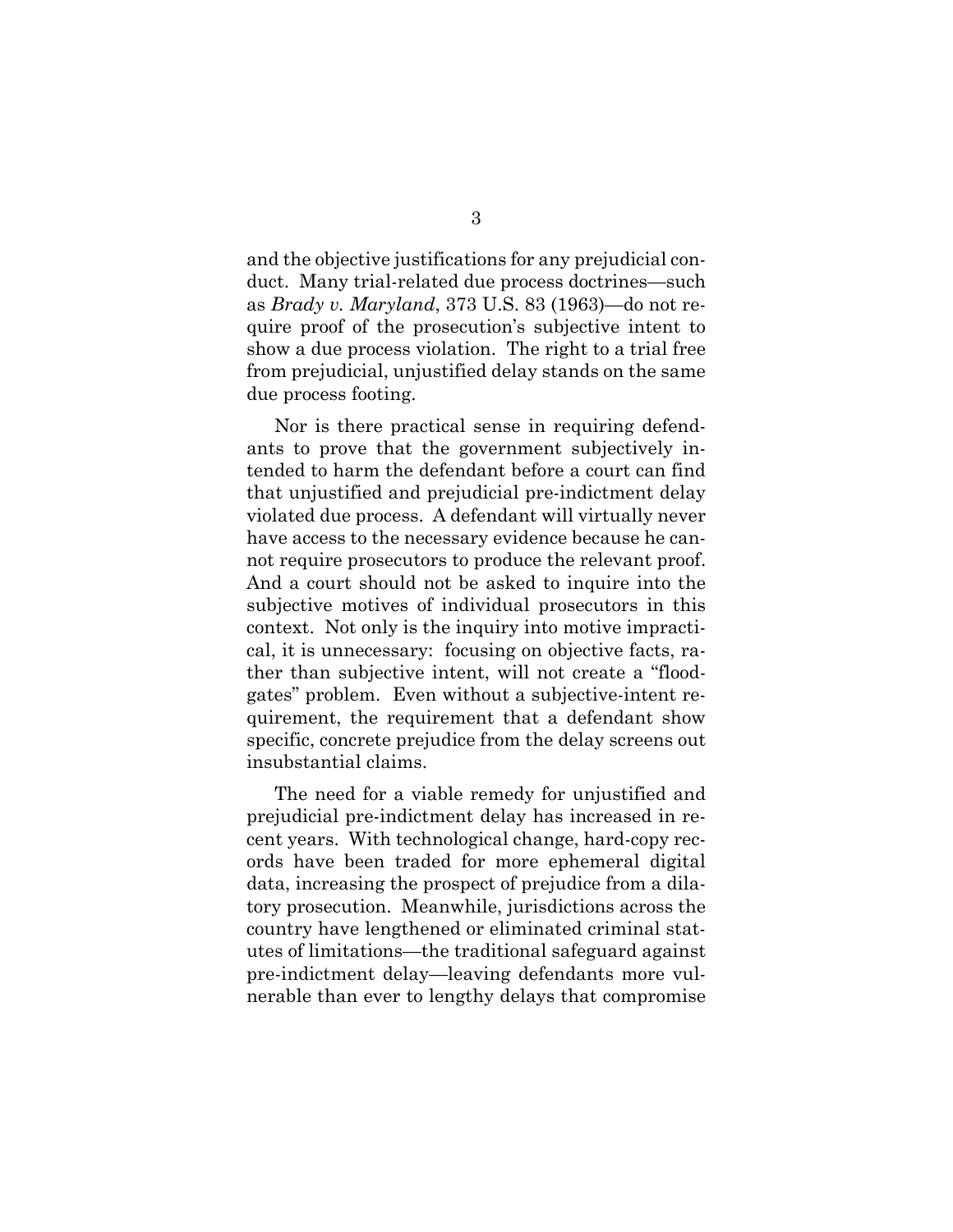their basic right to a fair trial. And the past few decades have shown that the answer to the question presented is often outcome-determinative for defendants seeking relief from prejudicial pre-indictment delay.

This Court should grant the petition and reverse the Tenth Circuit's decision.

#### **ARGUMENT**

### **I. Fundamental Due Process Principles Establish That Proof Of Prosecutors' Subjective Intent To Harm A Defendant Should Not Be Required To Show That Pre-Indictment Delay Violates Due Process.**

This Court has held that the Due Process Clause "protect[s] against oppressive delay." *United States v. Lovasco*, 431 U.S. 783, 789 (1977); *see also United States v. Marion*, 404 U.S. 307, 324 (1971). To effectuate that due process guarantee, this Court should hold that, if a defendant shows prejudice from pre-indictment delay, the burden then shifts to the government to provide objective evidence that it had legitimate reasons for the delay. A court can then balance the government's reasons against the prejudice to the defendant to determine whether the delay violates "fundamental conceptions of justice" or "the community's sense of fair play and decency." *Lovasco*, 431 U.S. at 790 (internal quotation marks omitted). This approach—which does not require the defendant to prove the prosecution's subjective intent to harm the defendant by delaying prosecution—accords with the historical underpinnings of the due process guarantee and this Court's precedent.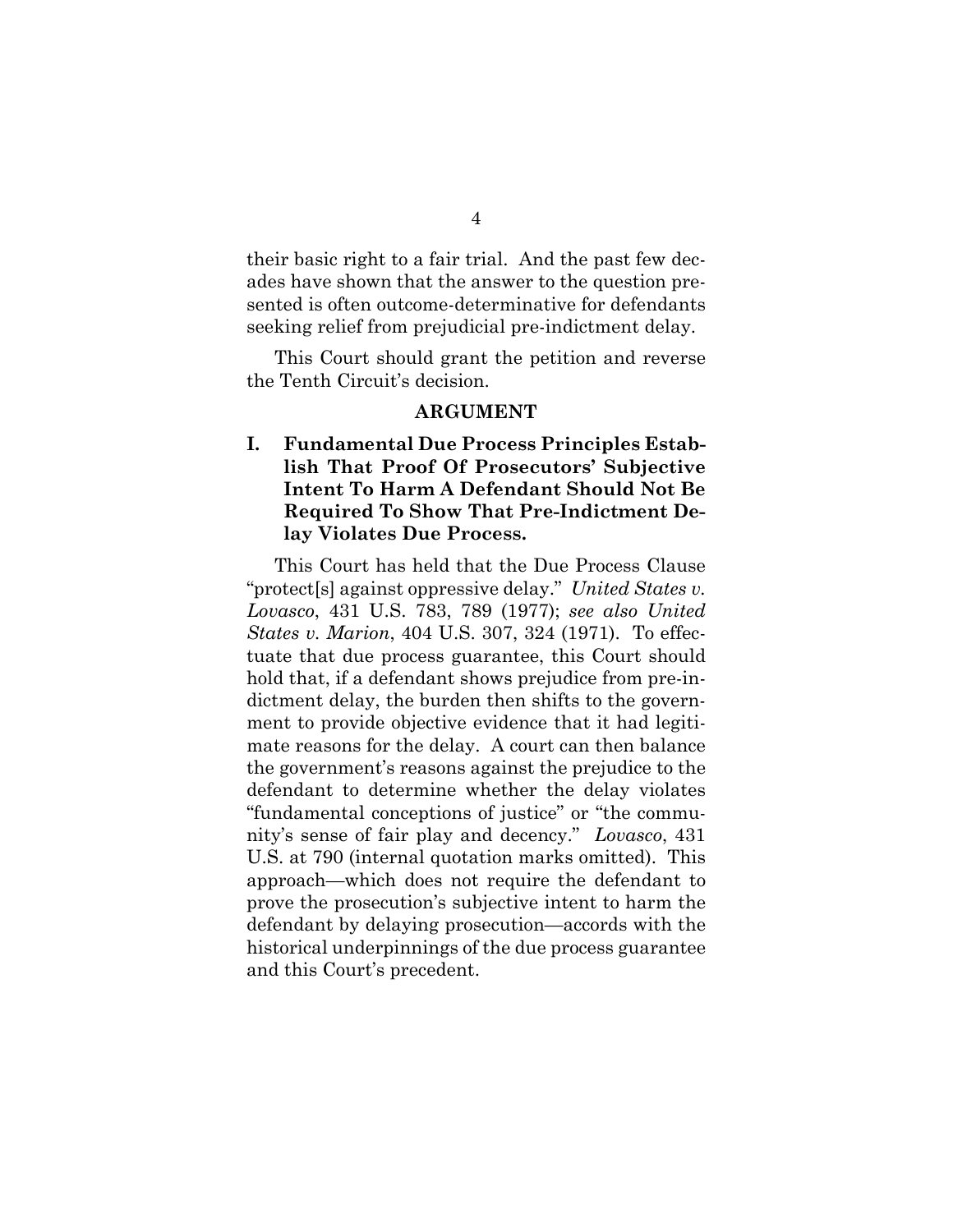A. The focus on prejudice to the defendant and objective reasons for delay, rather than the subjective intent of the prosecution to undermine the defense case, comports with the purpose of the due process guarantee. That guarantee derives from the Magna Carta, *see Kerry v. Din*, 576 U.S. 86, 91 (2015), which required the State to "not deny or defer to any man either justice or right." Magna Carta, ch. 29 (1225), *translated and quoted in* Sir Edward Coke, The Second Part of the Institutes of the Laws of England 45 (Brooke 5th ed. 1797). Consistent with this requirement, British justices in the "late thirteenth century . . . were visiting the countryside three times a year." *Klopfer v. North Carolina*, 386 U.S. 213, 223- 24 (1967). They traveled frequently to prevent delays in both trials and indictments. *See id.* at 223 & n.10.

Sir Edward Coke, who was "read in the American Colonies by virtually every student of the law," subsequently affirmed this view of the guarantee in chapter 29 of the Magna Carta. *Id.* at 225. He explained that it promised all citizens the right to "have justice . . . fully without any denial[], and speedily without delay." *Id.* at 224 (internal citations and quotation marks omitted).

That the Magna Carta—and, in turn, the Due Process Clause—protect against pre-indictment delay makes sense: Central to the due process guarantee is the rule that a defendant must have a fair and reasonable opportunity to "prepare his defense." *United States v. Britton*, 107 U.S. 655, 661 (1883); *see also, e.g.*, *California v. Trombetta*, 467 U.S. 479, 485 (1984) ("We have long interpreted this standard of fairness to require that criminal defendants be afforded a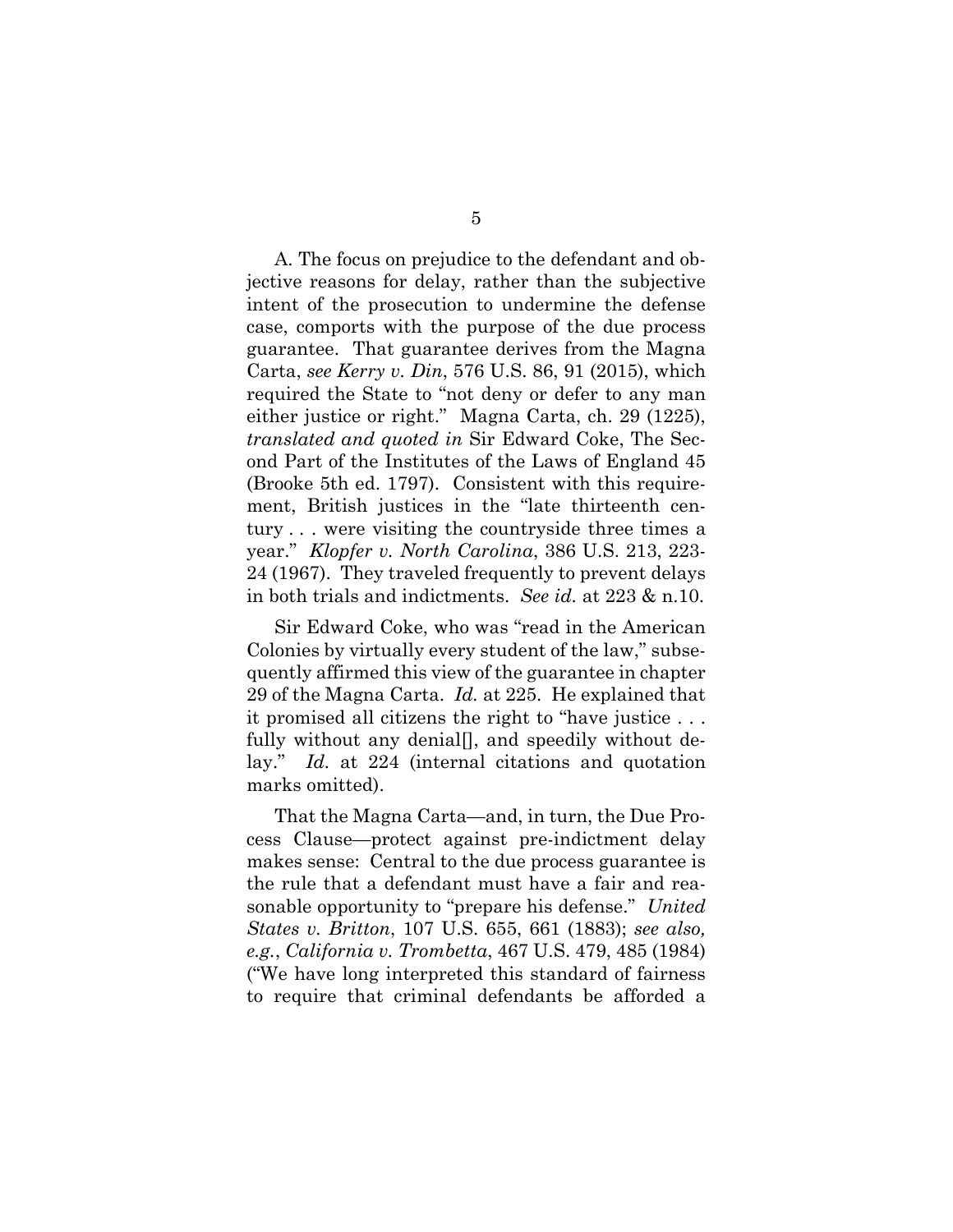meaningful opportunity to present a complete defense."). Whether a defendant has a fair and reasonable opportunity to prepare his defense turns in part on what evidence is available to him. And the longer a prosecution is delayed, regardless of the reason for that delay, the more difficult it will be for a defendant to locate and present the necessary evidence.

As stated in an English decision from roughly 53 years after the Fifth Amendment's adoption:

> It is monstrous to put a man on his trial after such a lapse of time. How can he account for his conduct so far back? If you accuse a man of a crime the next day, he may be enabled to bring forward his servants and family to say where he was and what he was about at the time; but if the charge be not preferred for a year or more, how can he clear himself? No man's life would be safe if such a prosecution were permitted. It would be very unjust to put him on his trial.

*The Queen v. Robins*, 1 Cox Crim. Cas. 114 (Somerset Winter Assizes 1844).2

In other words, pre-indictment delay can violate due process because it can deprive a defendant of the evidence necessary to defend himself. That problem

 $\overline{a}$ 

<sup>2</sup> In *Robins*, the court applied a standard of fundamental fairness to a two-year delay occasioned by the failure of a private party to file a complaint, not by police inaction. It declined to try the defendant where no satisfactory explanation was given for the delay.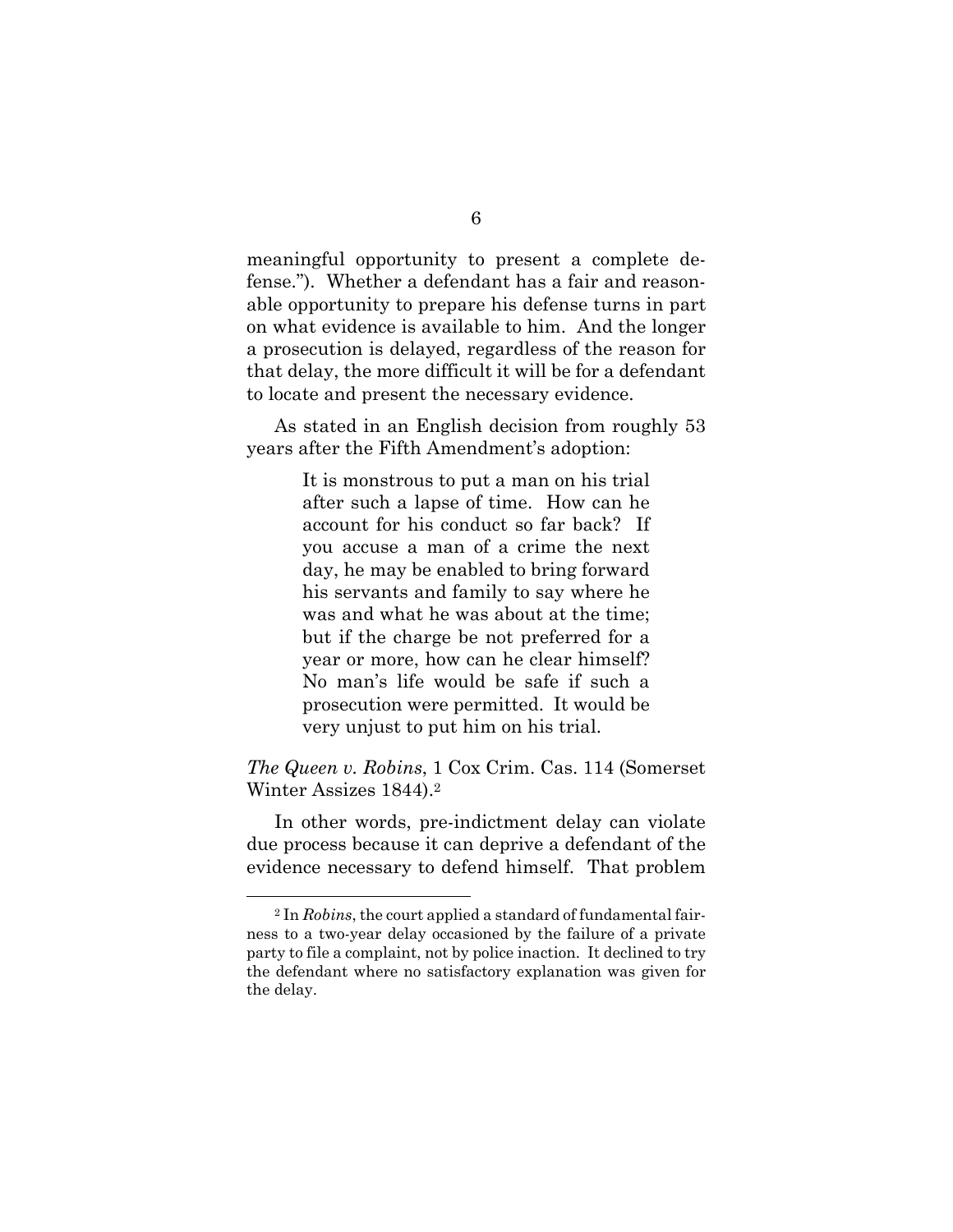does not arise only when the prosecution has set out to harm the defendant by delaying charges for tactical reasons or malice. It arises whenever the prosecution is dilatory, as measured by objective factors, and the delay results in the disappearance of probative, exculpatory evidence. First principles of due process counsel in favor of relief because of the damage to the fairness of the trial, regardless of the good faith of the prosecutor.

B. Precedent does not demand that a due process violation invariably require proof of the prosecution's subjective bad motive. To the contrary, foundational due process doctrines recognize that "the touchstone of due process analysis [even] in cases of alleged prosecutorial misconduct is the fairness of the trial, not the culpability of the prosecutor." *Smith v. Phillips*, 455 U.S. 209, 219 (1982).

Perhaps the most prominent example of a due process rule governing the fairness of the trial that does not require proof of the prosecution's subjective intent is *Brady*, 373 U.S. 83. In that case, the Court held that the prosecution's suppression of exculpatory evidence "violates due process where the evidence is material either to guilt or to punishment, irrespective of the good faith or bad faith of the prosecution." *Id*. at 87. *Brady* recognized that the aim of due process "is not punishment of society for the misdeeds of the prosecutor but avoidance of an unfair trial to the accused." *Id*.

The Court reaffirmed this principle in *United States v. Agurs*, 427 U.S. 97 (1976), which held that a prosecutor's failure to respond to a defense request for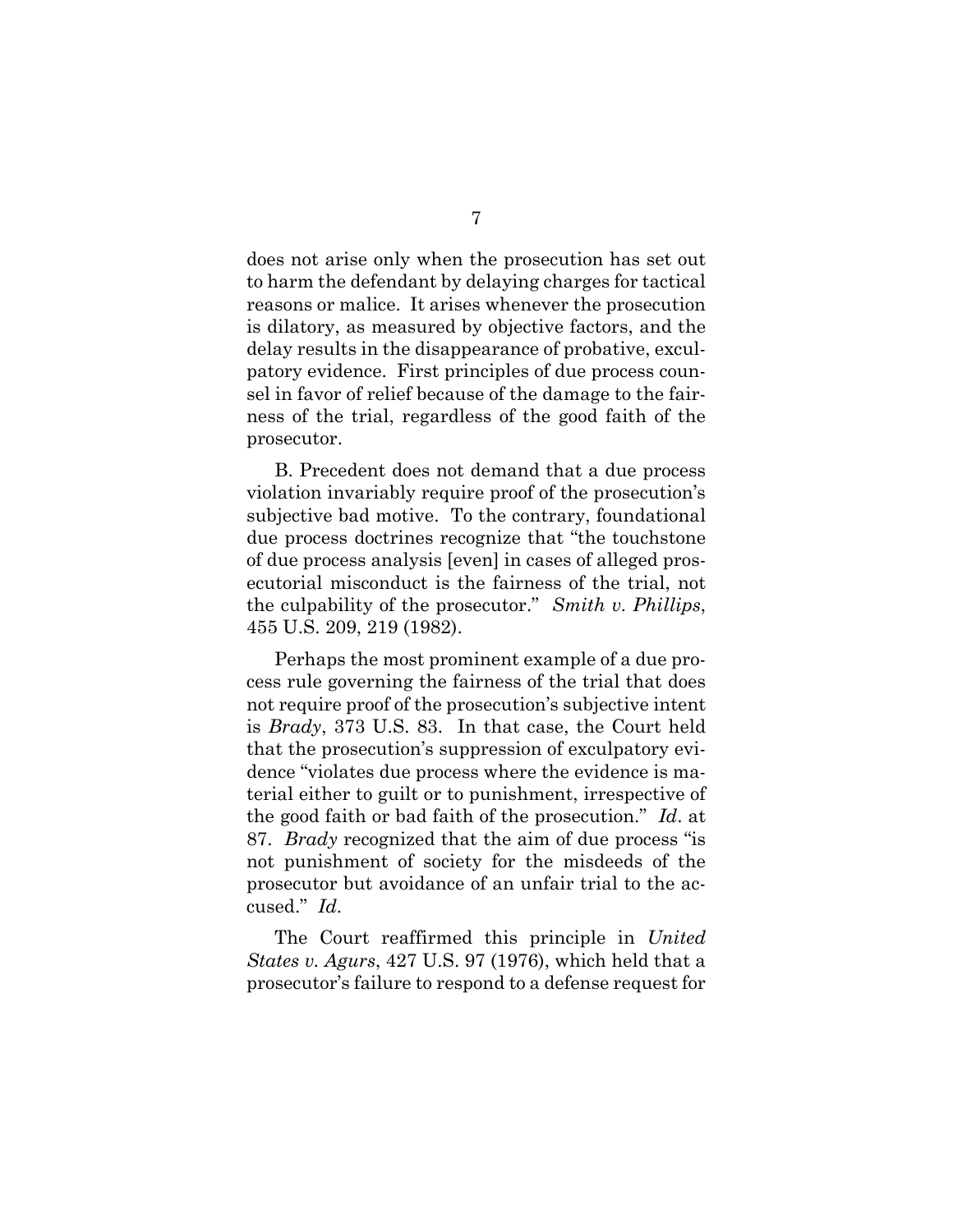specific discovery is rarely excusable. *Id.* at 106. In assessing when such a failure would violate due process, the *Agurs* Court focused on the effect on the trial of the prosecution's nondisclosure, as opposed to the prosecutor's "moral culpability, or . . . willfulness." *Id.*  at 110. If "suppression of evidence results in constitutional error, it is because of the character of the evidence, not the character of the prosecutor." *Id*.; *see also Giglio v. United States*, 405 U.S. 150, 154 (1972) ("[W]hether the nondisclosure was a result of negligence or design, it is the responsibility of the prosecutor [to ensure that evidence bearing on credibility is disclosed to the jury].").

Even when a defendant's access to evidence is not at issue, this Court has invalidated prosecutorial actions compromising the fairness of a trial irrespective of the prosecutor's intent. For example, this Court held in *Estelle v. Williams*, 425 U.S. 501 (1976), that the State violates a defendant's due process rights where it "compel[s]" him "to go to trial in prison or jail clothing," because that clothing is a "constant reminder of the accused's condition" that "may affect a juror's judgment." *Id.* at 504-05. In articulating this rule, the Court focused on "the fairness of the factfinding process," *id*. at 503, not the prosecution's intent in compelling the defendant to stand trial in his prison attire. The Court's approach has been the same in numerous other due process contexts. *See, e.g.*, *Bordenkircher v. Hayes*, 434 U.S. 357, 364-65 (1978) (prosecutor's intent irrelevant to question whether prosecution's decision to re-charge defendant with more serious offense after defendant refused a plea deal violates due process); *Doyle v. Ohio*, 426 U.S.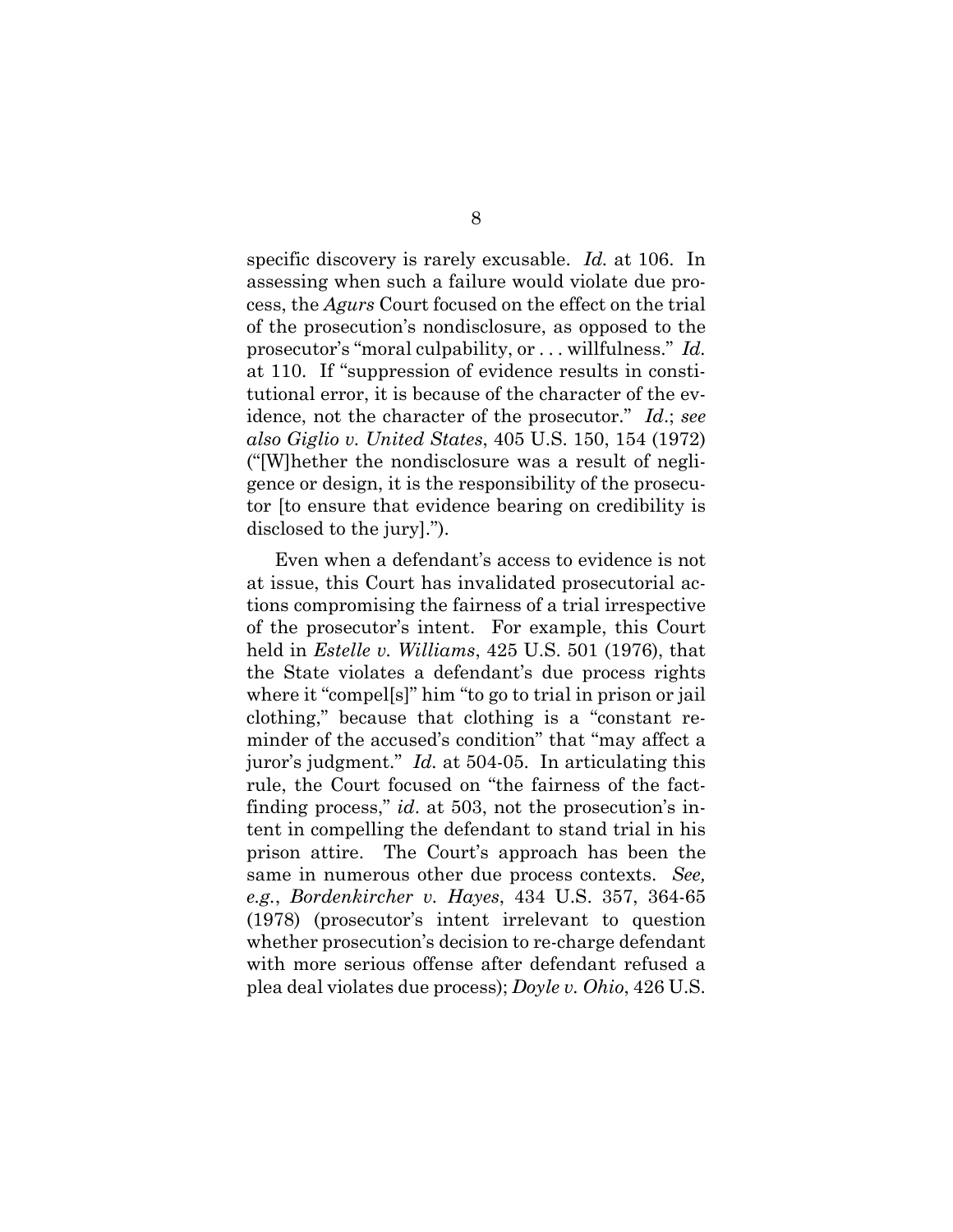610, 619 (1976) (prosecution's use of defendant's silence upon arrest as impeachment evidence violated due process, irrespective of prosecutor's intent).3

C. By contrast, due process cases involving misconduct by police and other law enforcement officials often do require proof of subjective intent. *See*, *e.g.*, *Arizona v. Youngblood*, 488 U.S. 51, 58 (1988) ("[U]nless a criminal defendant can show bad faith on the part of the police, failure to preserve potentially useful evidence does not constitute a denial of due process of law."); *Killian v. United States*, 368 U.S. 231, 242 (1961) (FBI agents' prejudicial destruction of evidence did not offend due process when the materials "were destroyed by the agents in good faith and in accord with their normal practices").

This distinction is consistent with the "special role played by the American prosecutor in the search for truth in criminal trials." *Strickler v. Green*, 527 U.S. 263, 281 (1999). A prosecutor is "the representative not of an ordinary party to a controversy, but of a sovereignty whose obligation to govern impartially is as compelling as its obligation to govern at all." *Berger v. United States*, 295 U.S. 78, 88 (1935). "It is as much [a prosecutor's] duty to refrain from improper methods calculated to produce a wrongful conviction as it

 $\overline{a}$ 

<sup>3</sup> Even when prosecutorial intent is relevant to a due process analysis, a defendant need not prove subjective intent. *See, e.g.*, *Blackledge v. Perry*, 417 U.S. 21, 27-28 (1974) (prosecution's reindictment of defendant on more onerous charges after defendant's successful appeal violates due process where there is "a realistic likelihood of 'vindictiveness'"; "actual retaliatory motivation" need not be shown).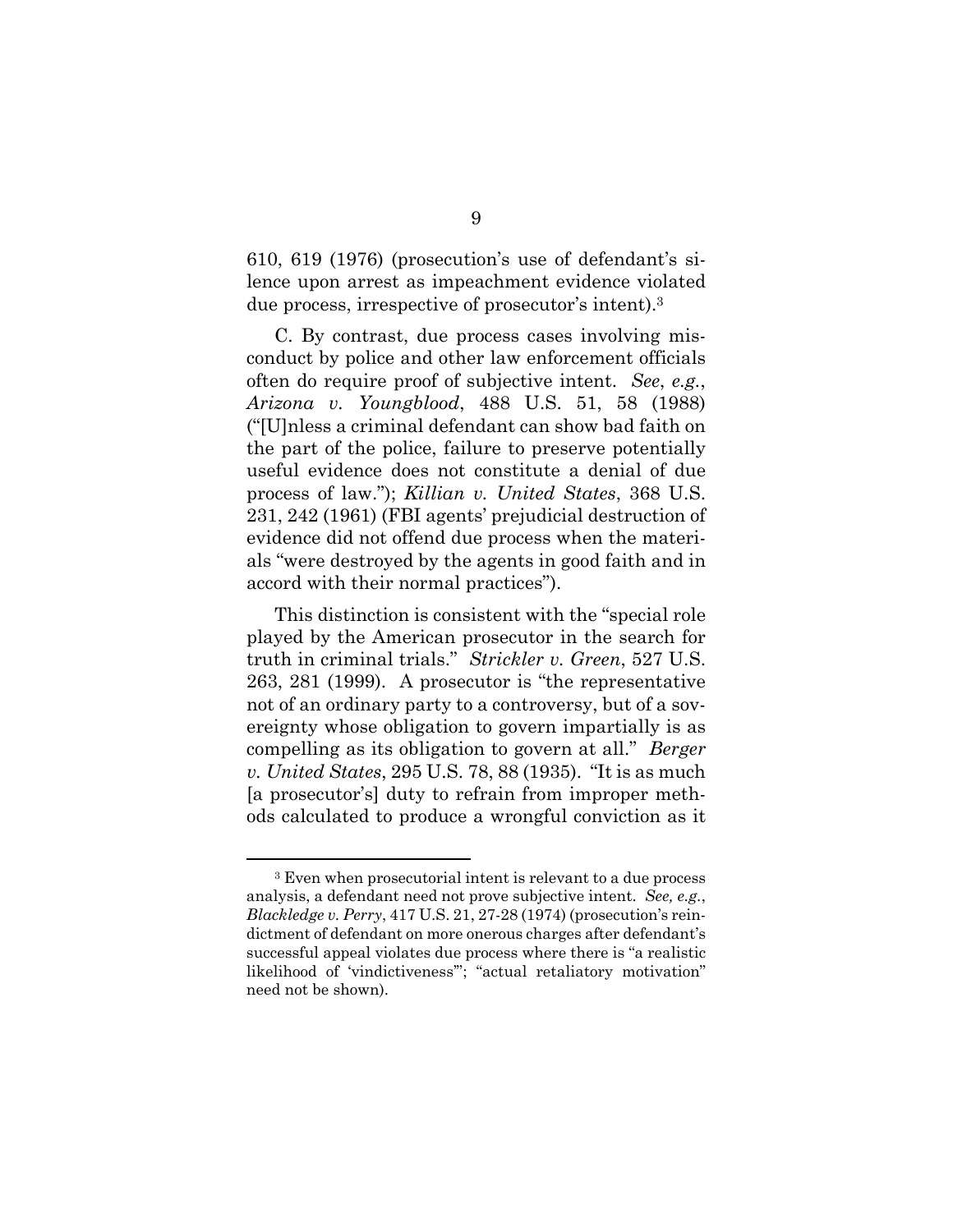is to use every legitimate means to bring about a just one." *Id.*; *see also, e.g.*, Am. Bar Ass'n, Project on Standards for Criminal Justice, Prosecution Functions 3-1.2(f).

Because prosecutors have affirmative obligations to achieve justice, their actions may violate due process even when they are not "culpab[le]." *Smith*, 455 U.S. at 219; *see supra* pp.7-9. That principle justifies a due process test that focuses on the government's objective justifications for delay, rather than any evil motive, once the defendant has shown that pre-indictment delay caused prejudice.

### **II. Practical Considerations Confirm That Defendants Should Not Have To Prove Prosecutors' Subjective Intent To Establish That Pre-Indictment Delay Violates Due Process.**

Pragmatic considerations also support using an objective inquiry into the government's reasons for delay, rather than saddling the defendant with the burden to prove a prosecutor's subjective intent to inflict prejudice. First, a defendant will rarely have evidence of the prosecution's subjective intent. Second, requiring proof of subjective intent is not necessary to address any "floodgates" problem; defendants seeking to mount a delay-based due process challenge must already prove prejudice from the delay, and that burden weeds out insubstantial claims.

A. A due process right conditioned on proving the prosecution's wrongful motive undercuts and devalues the right because a defendant will rarely, if ever, have access to the necessary proof. *See North Caro-*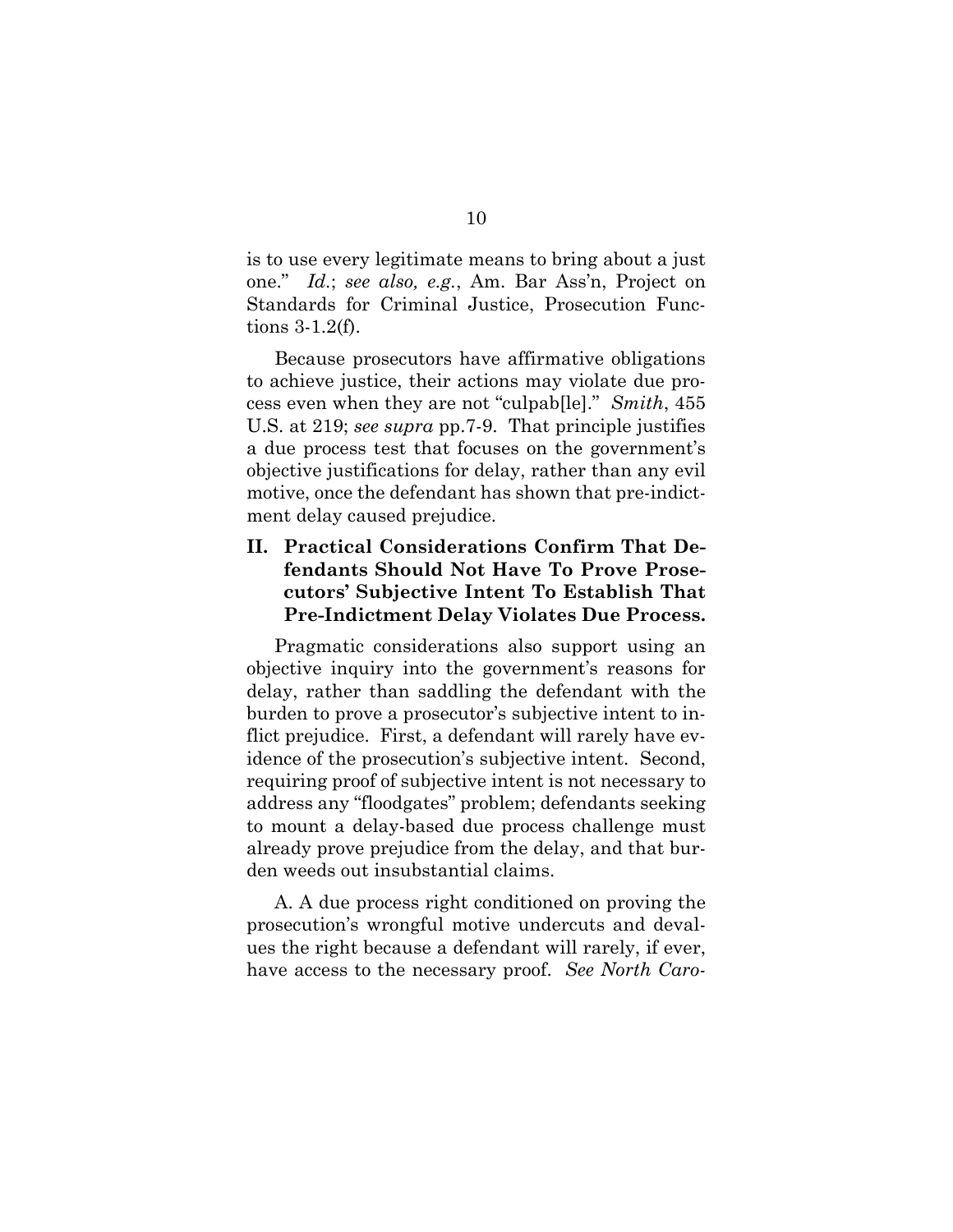*lina v. Pearce*, 395 U.S. 711, 725 n.20 (1969) ("The existence of a retaliatory motivation would, of course, be extremely difficult to prove in any individual case.").

The defendant has no window into the mind of the prosecutor, nor can he rely on compulsory process to fill that gap. *See* Pet. 19-21. Rule 16 of the Federal Rules of Criminal Procedure—the federal criminal defendant's principal discovery tool—is circumscribed, both in the type of information a defendant can solicit and in the prosecutor's power to deflect such requests with an assertion of privilege. *See id.* And the scope of Rule 16 discovery is confined to "the defendant's response to the Government's case in chief," excluding discovery for "any claim that is a 'sword,' challenging the prosecution's conduct of the case." *United States v. Armstrong*, 517 U.S. 456, 462 (1996). Discovery for a defendant's due process challenge falls outside the ambit of this "shield-only" construction of Rule 16. *See id*. Although some States have more permissive discovery rules, such frameworks are uncommon. *See*  Pet. 21.

With compulsory process foreclosed, and little visibility into the prosecution's subjective decision-making, the defendant has no recourse but to ask politely. Yet the information the defendant seeks—a full and forthright explanation of delay that lays bare the prosecution's own potential misconduct—is unlikely to be volunteered. *See United States v. Sowa*, 34 F.3d 447, 451 (7th Cir. 1994) ("[O]nce the defendant has proven actual and substantial prejudice, the government must come forward and provide its reasons for the delay. . . . How else is the defendant to know why the government waited so long to indict him?"). Thus,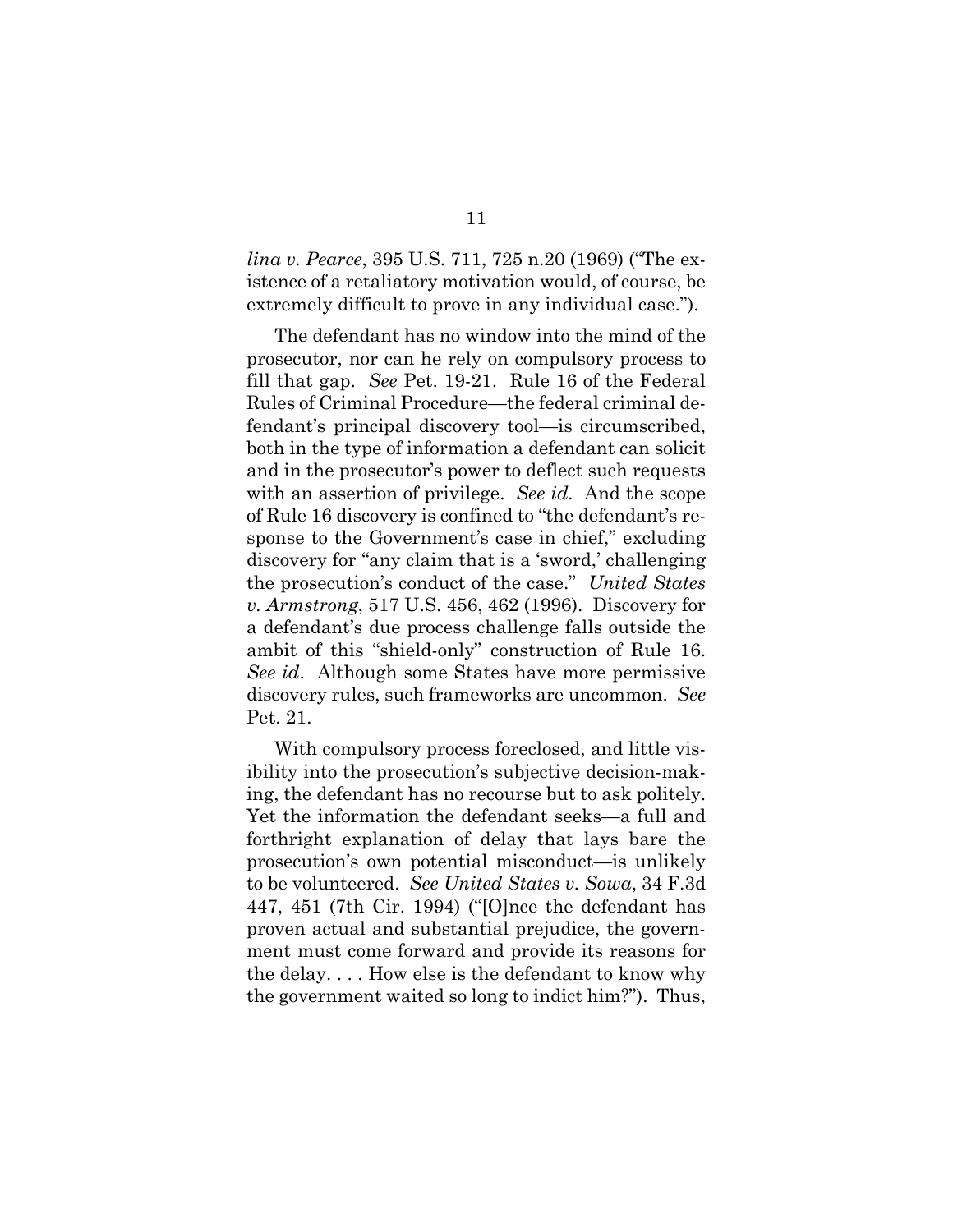requiring defendants to prove the prosecution's subjective intent to show that pre-indictment delay violates due process renders the right practically insignificant. It also launches courts on an intrusive and often indeterminate inquiry into the mind of a prosecutor, distracting the judicial process from the core concern: whether the defendant's trial will be fair.

B. Requiring defendants to prove prosecutorial intent to establish a due process violation is also unnecessary as a practical matter to prevent any hypothetical flood of such claims. The prejudice requirement is more than sufficient, on its own, to serve any gatekeeping function.

As this Court has recognized, only the rare defendant will be able to show prejudice from a pre-indictment delay. *See Lovasco*, 431 U.S. at 796-97 (noting that, in five years, "so few defendants have established that they were prejudiced by delay that neither this Court nor any lower court has had a sustained opportunity to consider the constitutional significance of various reasons for delay"); *accord United States v. Barken*, 412 F.3d 1131, 1134 (9th Cir. 2005) ("An indictment is rarely dismissed because delay by the prosecution rises to the level of a Fifth Amendment due process violation. . . . The defendant's burden to show actual prejudice is heavy and is rarely met."); *United States v. Rogers*, 118 F.3d 466, 477 n.10 (6th Cir. 1997) (similar); *Sowa*, 34 F.3d at 450-51 (similar).

The obstacles defendants face in trying to prove prejudice are already daunting without demanding proof of the prosecutor's mental state. A defendant often will not be able to prove, for example, that a key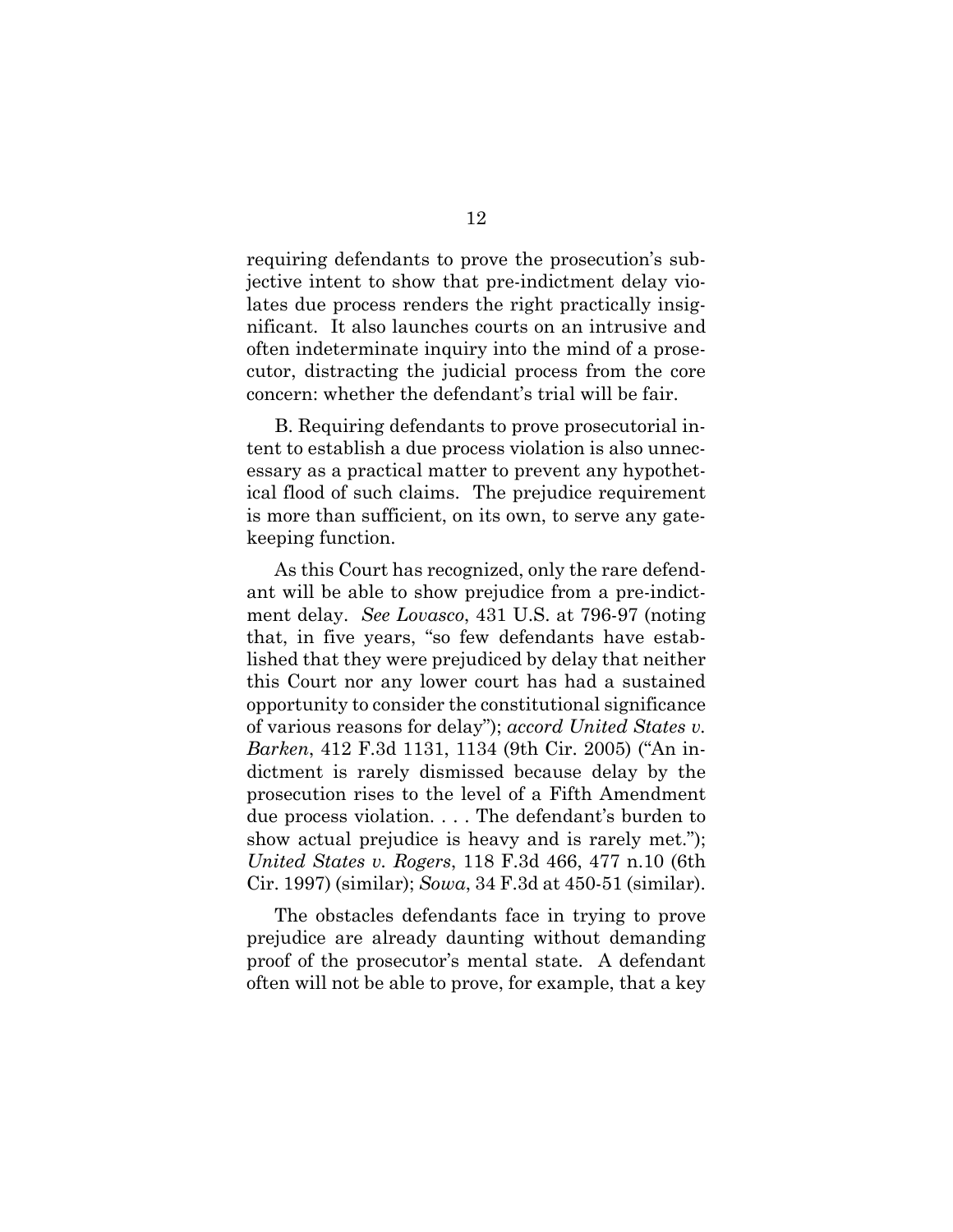witness would have had a better memory of the day in question had the prosecution proceeded more swiftly; after all, "what has been forgotten can rarely be shown." *Barker v. Wingo*, 407 U.S. 514, 532 (1972). The defendant's own memory may fade, and "[h]is failure of memory and his inability to reconstruct what he did not remember [will] virtually preclude[] his showing in what respects his defense might have been more successful if the delay had been shorter." *Ross v. United States*, 349 F.2d 210, 215 (D.C. Cir. 1965). Similarly, if delay results in "the loss of alibi witnesses, the destruction of material evidence, and the blurring of memories," *Marion*, 404 U.S. at 331 (Douglas, J., concurring), the defendant may be unable to show just how potent that evidence was because he cannot prove what it contained or how it would have helped his case. Precisely because the prejudice requirement thus demands "a speculative inquiry into what might have occurred in an alternate universe," *United States v. Gonzalez-Lopez*, 548 U.S. 140, 150 (2006), "demonstration of prejudice" is often "a practical impossibility," *Waller v. Georgia*, 467 U.S. 39, 49 n.9 (1984).

The requirement to show prejudice may fall most heavily on the innocent defendant. "With no knowledge that criminal charges are to be brought against him, an innocent man has no reason to fix in his memory the happenings on the day of the alleged crime," to preserve relevant documents, or to identify and maintain contact with prospective witnesses. *Nickens v. United States*, 323 F.2d 808, 813 (D.C. Cir. 1963) (Wright, J., concurring). If a showing of prejudice can nonetheless be made, the defendant should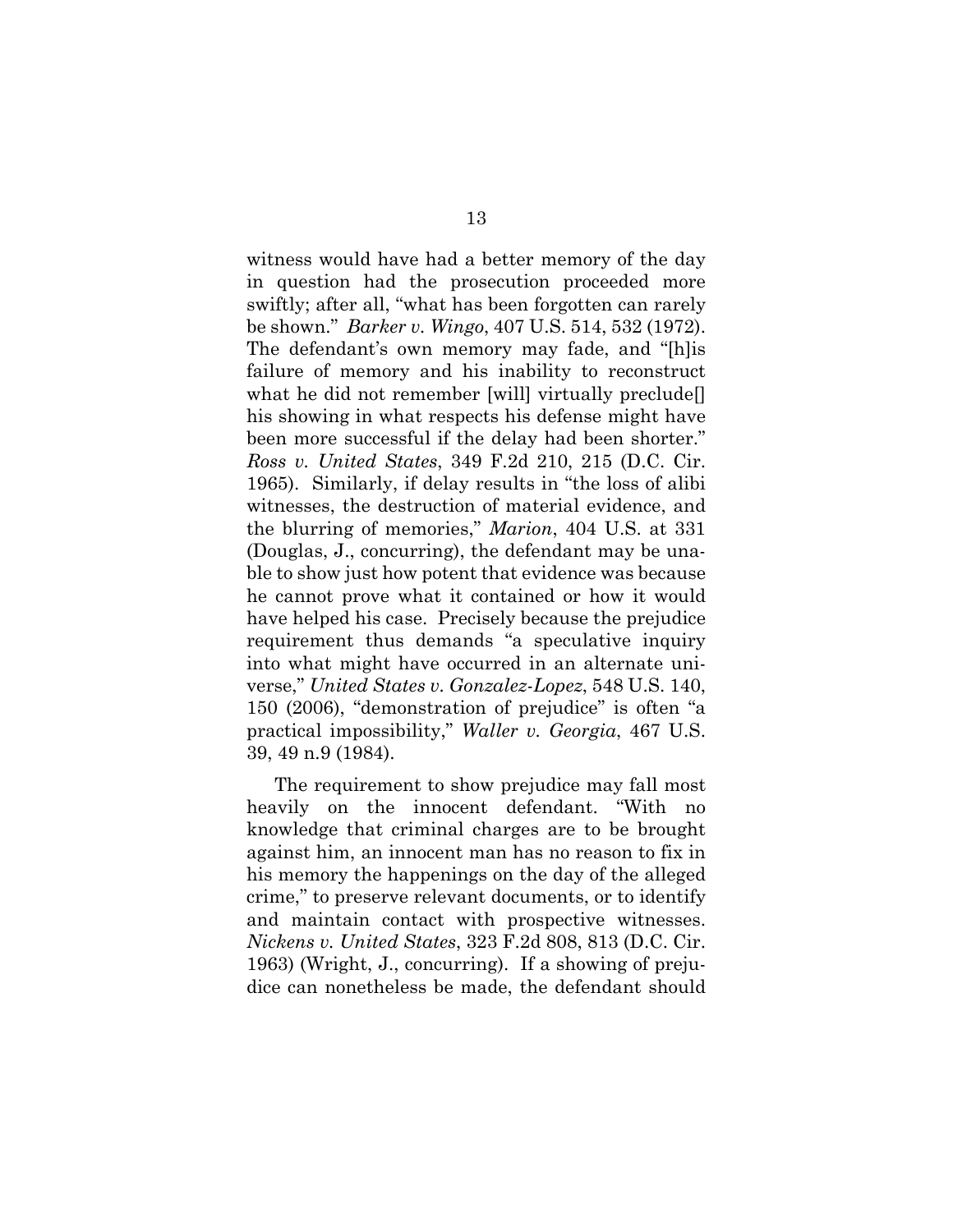be able to require the government to explain its justifications for delay before putting him on trial for a crime he no longer can refute.

### **III. Recent Technological, Statutory, and Jurisprudential Developments Make This Court's Intervention More Pressing.**

Although courts have disagreed on the answer to the question presented for several decades, recent developments make this Court's intervention badly needed now. First, as technology has developed, certain evidence has become more susceptible to destruction, and thus defendants are more likely to be prejudiced by pre-indictment delay. Second, as jurisdictions extend statutes of limitations, defendants have lost the primary safeguard against pre-indictment delay, making the role of the Due Process Clause in guarding against such delay more critical. Finally, decisions from the federal courts confirm that the answer to the question presented is outcome-determinative for many defendants.

A. Recent developments in technology can accelerate the destruction of evidence and heighten the prejudice from pre-indictment delay. People create more data than ever before, leaving behind vast digital footprints as they go about each day. Yet many digital data are more ephemeral than their hard-copy predecessors. Documents that might once have been letters may now be emails subject to automatic-deletion policies. Calendars that would have been kept on paper in the past may be stored in phones, liable to be replaced or lost without adequate data backup. Celltower locational data, ripe for bolstering alibis, are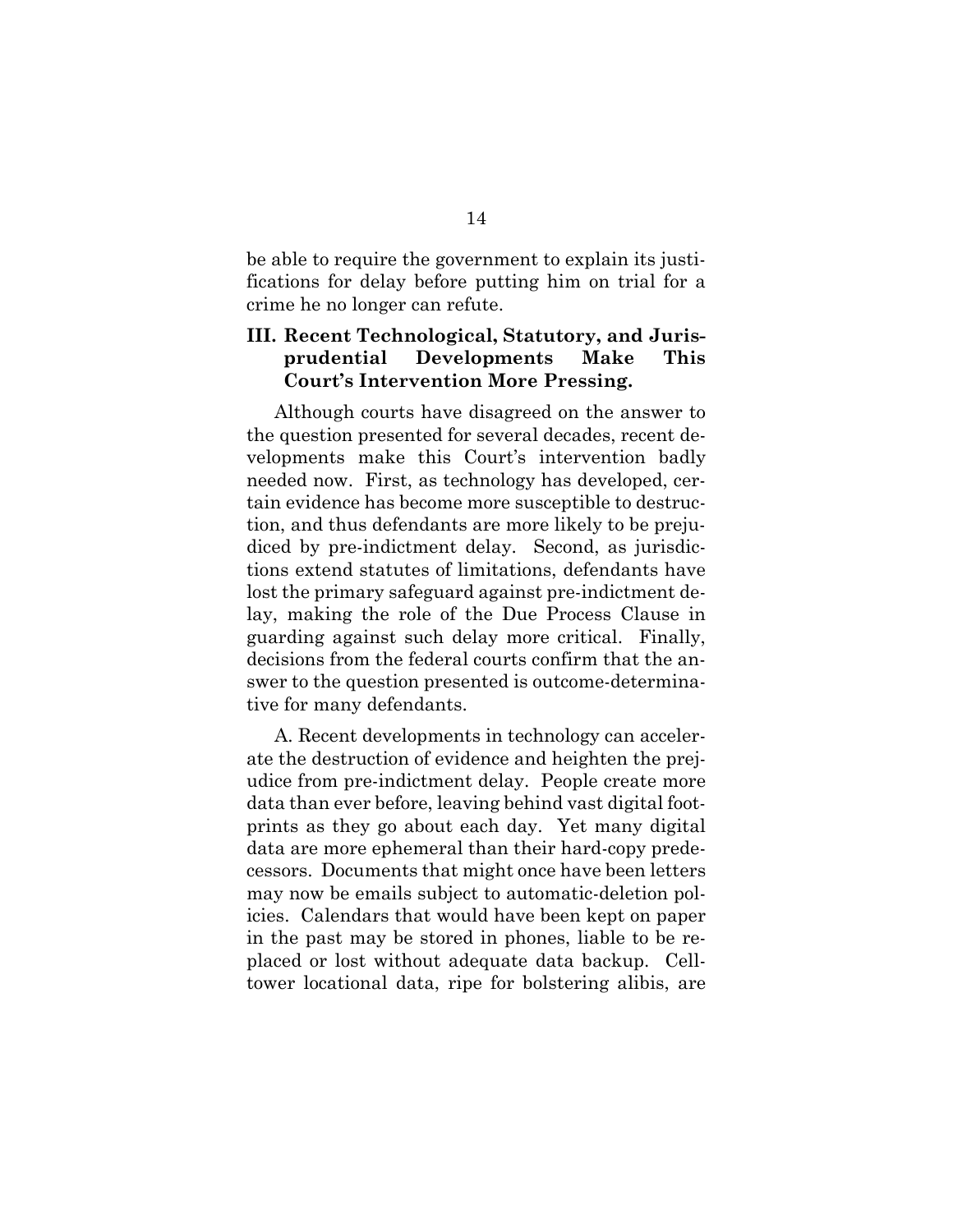regularly deleted.4 Backup data on network servers are subject to routine deletion.5 And even setting aside the limitations of deletion policies and lost devices, digital evidence may be lost or corrupted with a simple lapse of electrical power<sup>6</sup> or broader server disruptions.

As the digital evidence at defendants' disposal withers with time, defendants suffer a grave disadvantage from prosecutorial delay. *See, e.g.*, *United States v. Medina*, 918 F.3d 774, 790-91 (10th Cir. 2019) (finding insufficient showing of prejudice where the defendant lost his cellphone, and cell-site location data were destroyed under 2-year retention policy, even though defendant asserted the evidence was critical to his alibi); *United States v. Jackson*, 488 F. Supp. 2d 866, 869, 872 & n.5 (D. Neb. 2007) (finding

 $\overline{a}$ 

<sup>4</sup> Rob Pegoraro, *Apple and Google Remind You About Location Privacy, But Don't Forget Your Wireless Carrier*, USA Today (Nov. 23, 2019), https://www.usatoday.com/story/ tech/columnist/2019/11/23/location-data-how-much-do-wireless-carrierskeep/4257759002/ (listing cell tower location information retention policies at the four major nationwide carriers, with data retained for as little as one year).

<sup>5</sup> *See, e.g.*, Off. of Legal Educ., Exec. Off. for U.S. Attys., U.S. Dep't of Justice, Searching and Seizing Computers and Obtaining Electronic Evidence in Criminal Investigations 139 (2009), https://www.justice.gov/sites/default/files/criminal-ccips/legacy/2015/01/14/ssmanual2009.pdf ("[N]o law regulates how long network service providers must retain account records in the United States. Some providers retain records for months, others for hours, and others not at all.").

<sup>6</sup> *See id.* at 29 ("With some electronic devices . . . information may be lost when the device's battery dies, or new information may cause older information to be lost permanently.").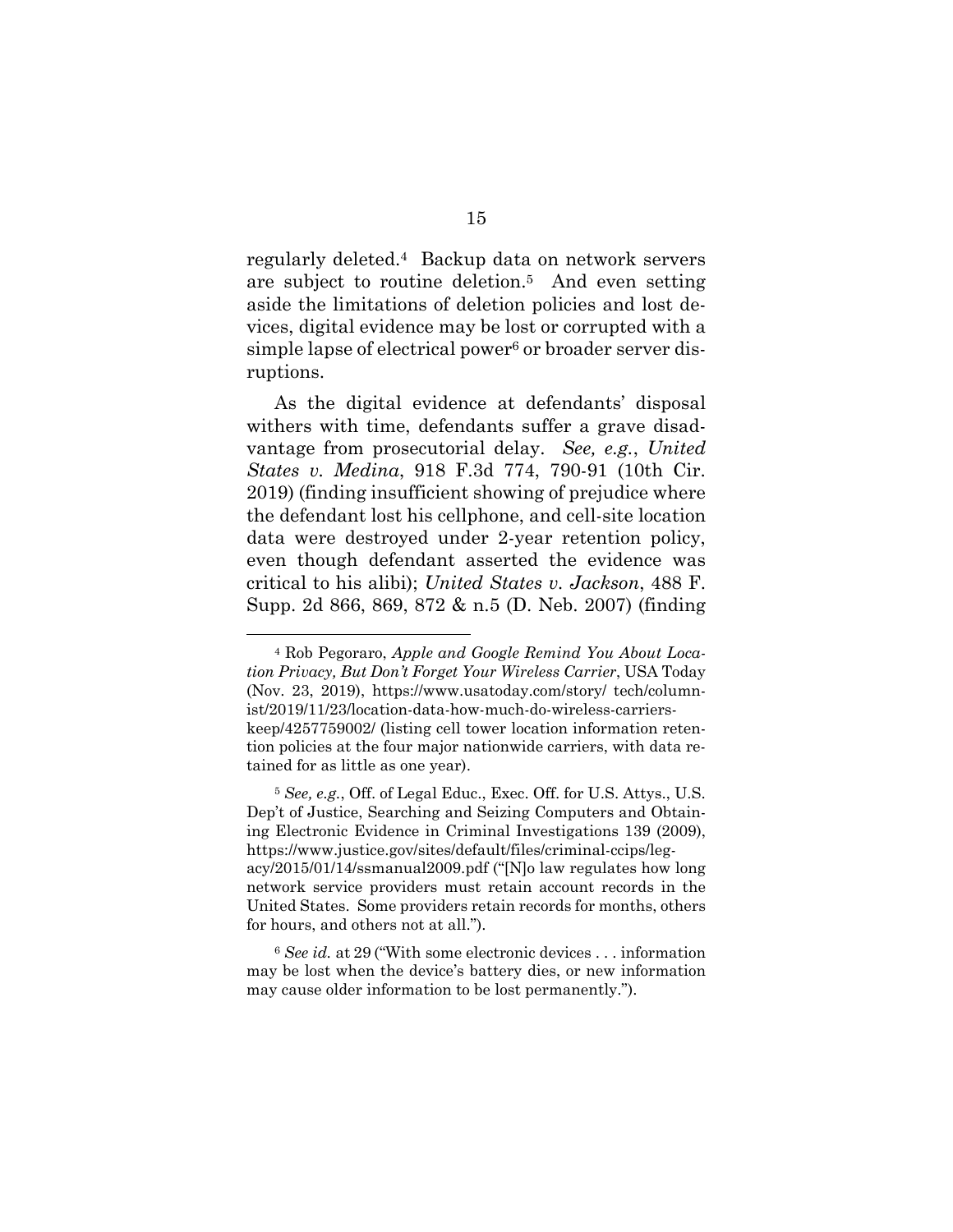prejudice from pre-indictment delay where "the alleged audiotape is missing"; the government's computer was "wiped . . . clean during a routine upgrade"; "the defendant's computer does not have any record of the conversations;" and "no official transcripts of the conversations exist").

In a world trending more digital by the day, a defendant's capability to put on an effective defense is increasingly entwined with the timeliness of his indictment and trial. These developments underscore that the time for the Court's review of the question presented is now.

B. This Court's intervention on the question presented is all the more pressing because of recent, sweeping extensions in statutes of limitations. This Court has acknowledged that "the applicable statute of limitations . . . is . . . the primary guarantee against bringing overly stale criminal charges." *United States v. Ewell*, 383 U.S. 116, 122 (1966); *see Marion*, 404 U.S. at 322. These limitations periods are "designed to protect individuals from having to defend themselves against charges when the basic facts may have become obscured by the passage of time," "to minimize the danger of official punishment because of acts in the far-distant past," and to "encourag[e] law enforcement officials promptly to investigate suspected criminal activity." *Toussie v. United States*, 397 U.S. 112, 114-15 (1970).

But statutes of limitations have lengthened considerably in recent years—and in some jurisdictions, fallen away entirely. *See, e.g.*, *United States v. Briggs*,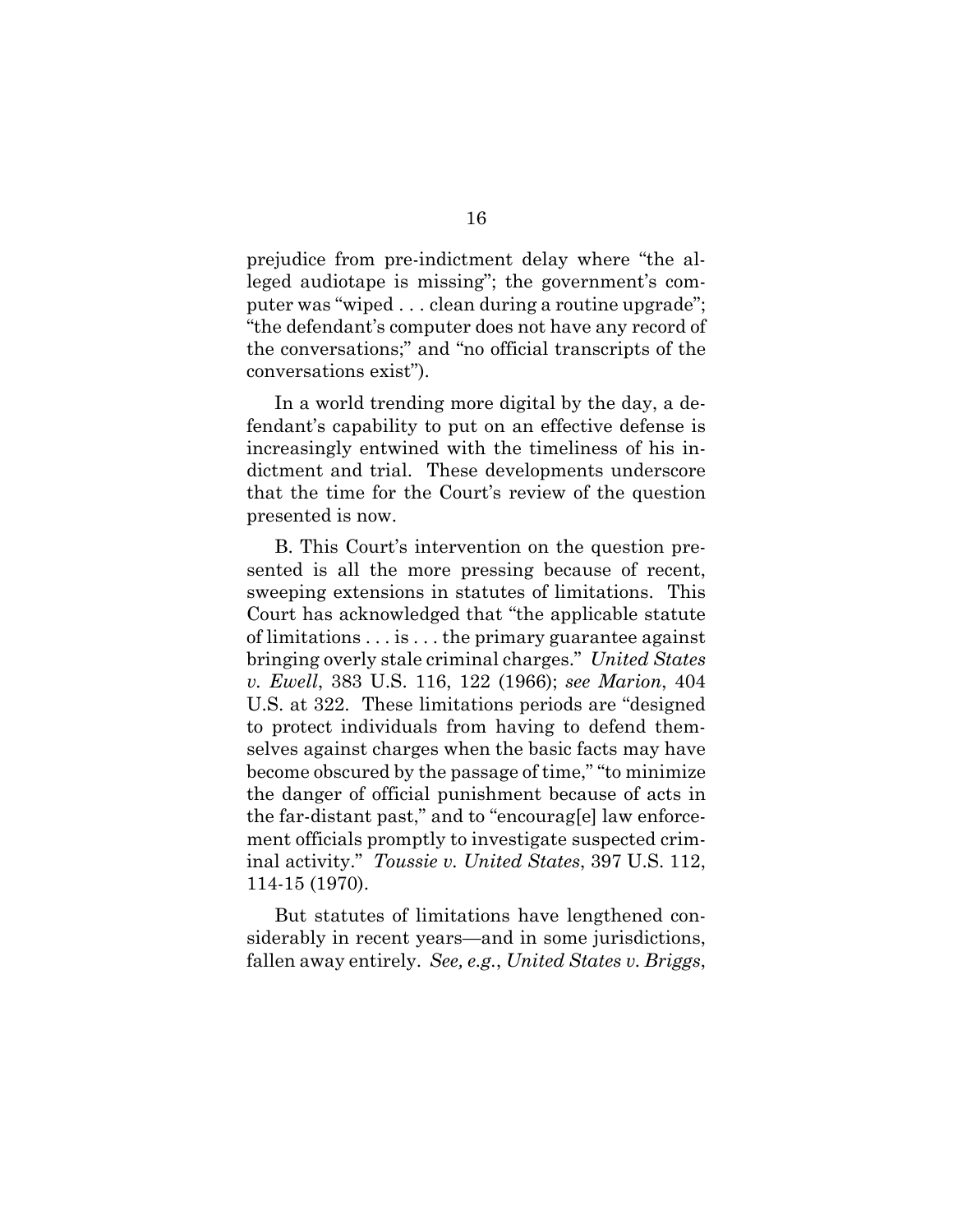\_\_ S. Ct. \_\_, 2020 WL 72500099 (Dec. 10, 2020) (interpreting the Uniform Code of Military Justice as providing no statute of limitations in rape prosecutions); *see also* Pet. 32-34. The extension of these limitations periods erodes the core safeguard on which defendants could once rely in protecting themselves against significant pre-indictment delay.

Notwithstanding the policy justifications for this trend, it undercuts the traditional rationale for placing such heavy constraints on delay-based due process challenges. As statutes of limitation extend, the Due Process Clause becomes a more essential control on otherwise-unchecked delay.

C. Recent case law confirms that this Court's intervention on the question presented is sorely needed for an additional reason. The answer is likely to be outcome-determinative for any defendant who can prove prejudice from pre-indictment delay.

If the relevant court of appeals weighs the government's reasons for delay against the prejudice to the defendant, without requiring the defendant to prove an impermissible prosecutorial intent to harm him as the motive for the delay, a defendant who shows prejudice is likely to prevail on his due process claim. For example, in *Ross*, the defendant showed prejudice from a seven-month delay where "the Government's case consisted solely of" confiscated narcotics and "a policeman's testimony that he had purchased narcotics from appellant." 349 F.2d at 212. The policeman "had no personal recollection of the incident" by the time of the trial, and the defendant "could no longer remember where he was or what he was doing" at the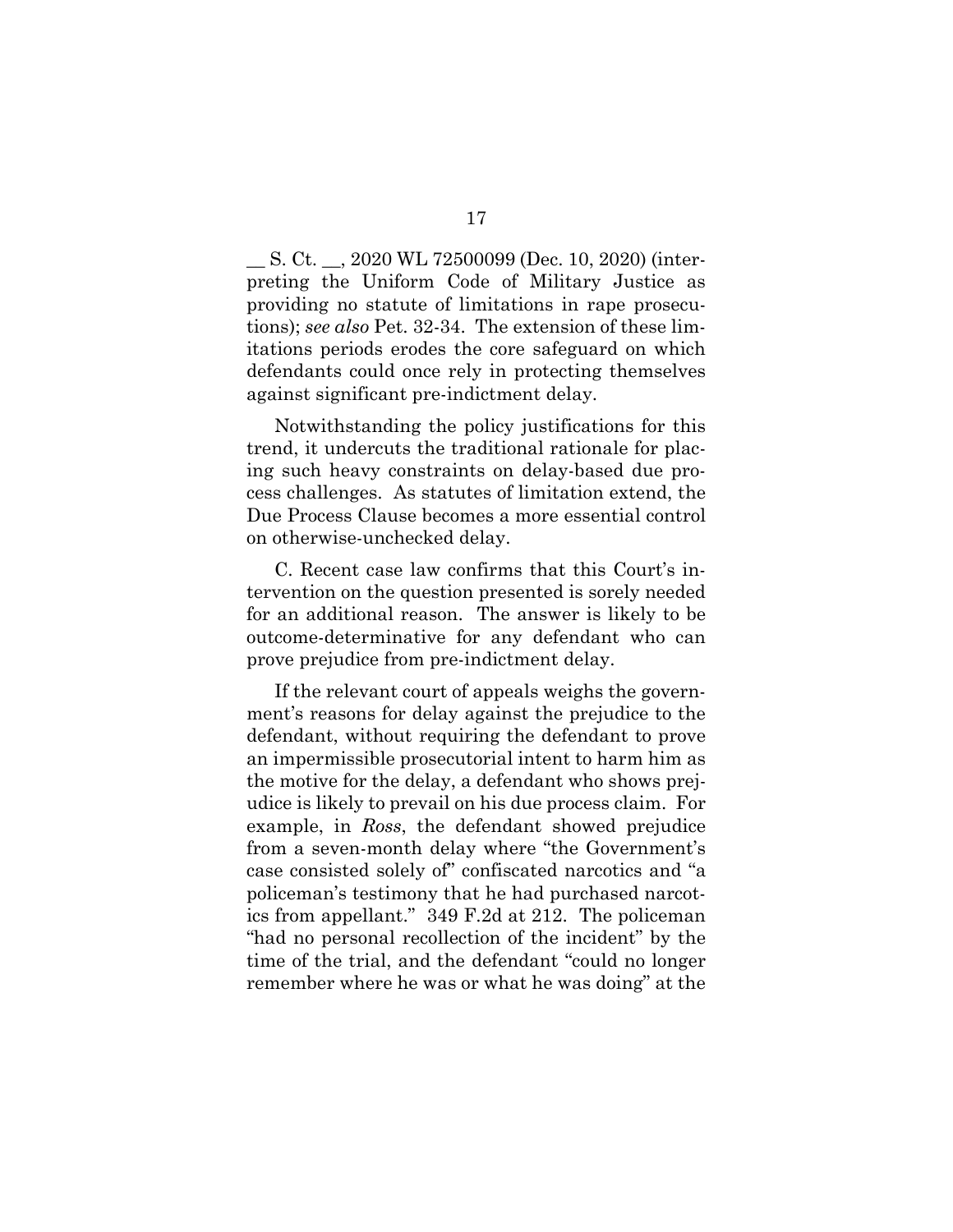time of the alleged offense. *Id.* at 212, 214. The only other defense witness "was so doubtful of her ability to recall that she decided to forego the opportunity to testify on his behalf." *Id.* at 215. The court of appeals reversed the defendant's conviction, finding that "[t]he Government's case should, at the least, have more substance . . . if it is to override the appellant's interest in earlier notification." *Id.* at 216.

Other cases applying a similar test grant relief in similar circumstances. *See, e.g.*, *Howell v. Barker*, 904 F.2d 889, 895 (4th Cir. 1990) (granting habeas relief based on 27-month pre-indictment delay, where the defendant's key alibi witness could no longer be located and the government "candidly stated that [its] justification for the preindictment delay was mere convenience"); *United States v. Barket*, 530 F.2d 189, 193, 195 (8th Cir. 1976) (affirming dismissal of indictment where defendant had suffered "severe" prejudice from 47-month delay, during which six highly material defense witnesses had died, remaining witnesses had "'extreme and understandable difficulty remembering' relevant facts," and "governmental negligence render[ed] the delay unreasonable").

By contrast, where a court requires defendants to prove that the prosecution intentionally delayed to secure tactical advantage, defendants routinely lose delay-based due process claims based on similar facts:

• For example, *United States v. Benson*, 846 F.2d 1338 (11th Cir. 1988), found prejudice from an eight-year pre-indictment delay where (1) the defendant's two alibi witnesses, who would place him in a different country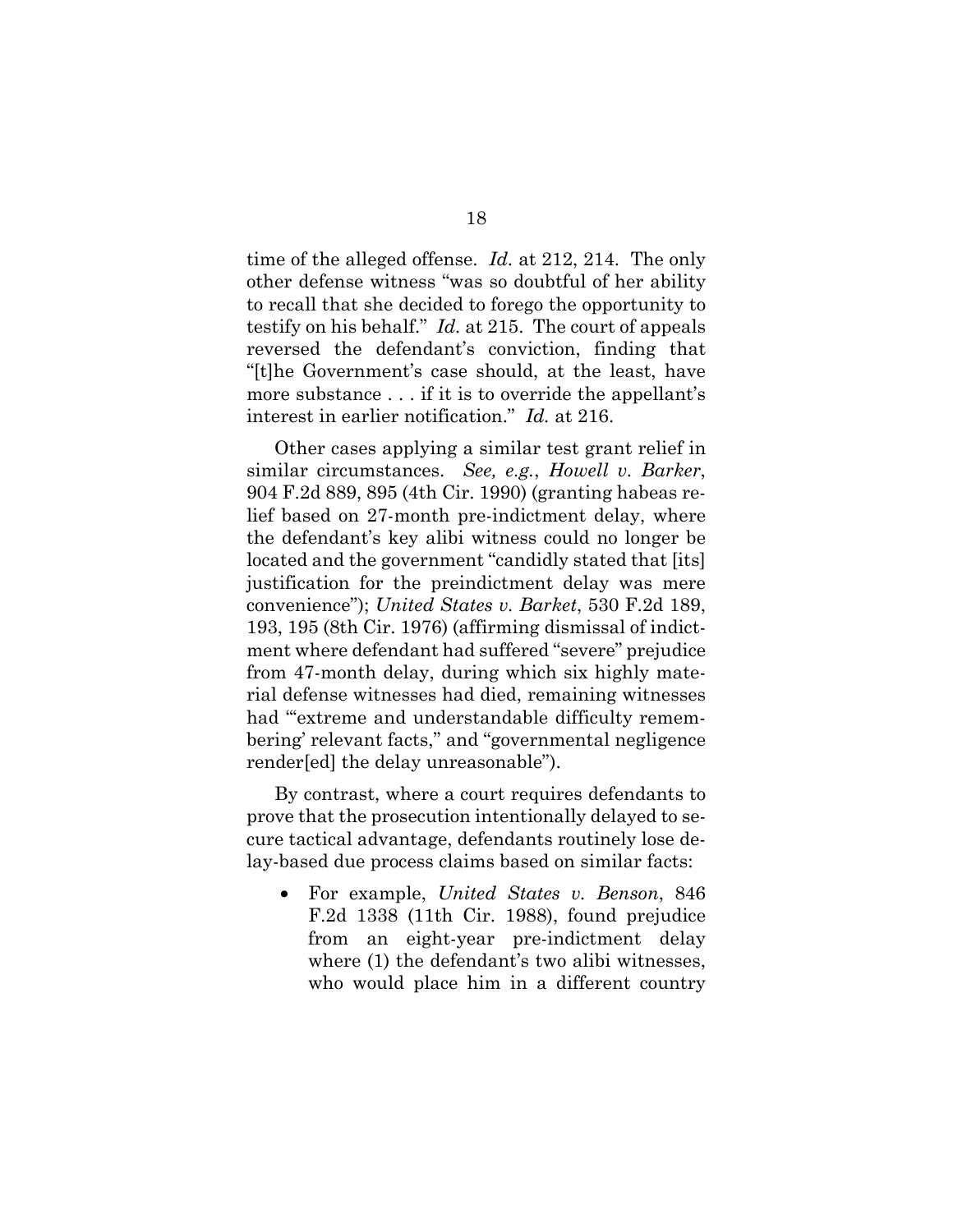during the alleged crime, were no longer available, (2) a federal agent who would have testified on the defendant's behalf had died, (3) the defendant had lost his passport, which would have corroborated his travel during the alleged crime, and (4) various other exculpatory documents had been lost. But the court denied relief because the defendant failed to show the prosecution "deliberately caused the delay to gain any tactical advantage." *Id.* at 1343 (internal quotation marks omitted).

- Similarly, *United States v. Lindstrom*, 698 F.2d 1154 (11th Cir. 1983), found prejudice from a three-year delay where two key defense witnesses had died and the materiality of their testimony was clear. But the court denied relief because the defendants had not shown "that the delay was a deliberate tactical maneuver by the government." *Id.* at 1158 (internal quotation marks omitted).
- *United States v. Mills*, 704 F.2d 1553 (11th Cir. 1983), found prejudice from a one-a-half-year delay where a key defense witness, who had confessed to the murder for which the defendant was tried, had died. But the court denied relief because the defendant did not "show that the delay was a deliberate tactical maneuver by the government." *Id.* at 1557 (internal quotation marks omitted).

In each of these cases, had the court of appeals not required the defendant to prove prosecutorial malice,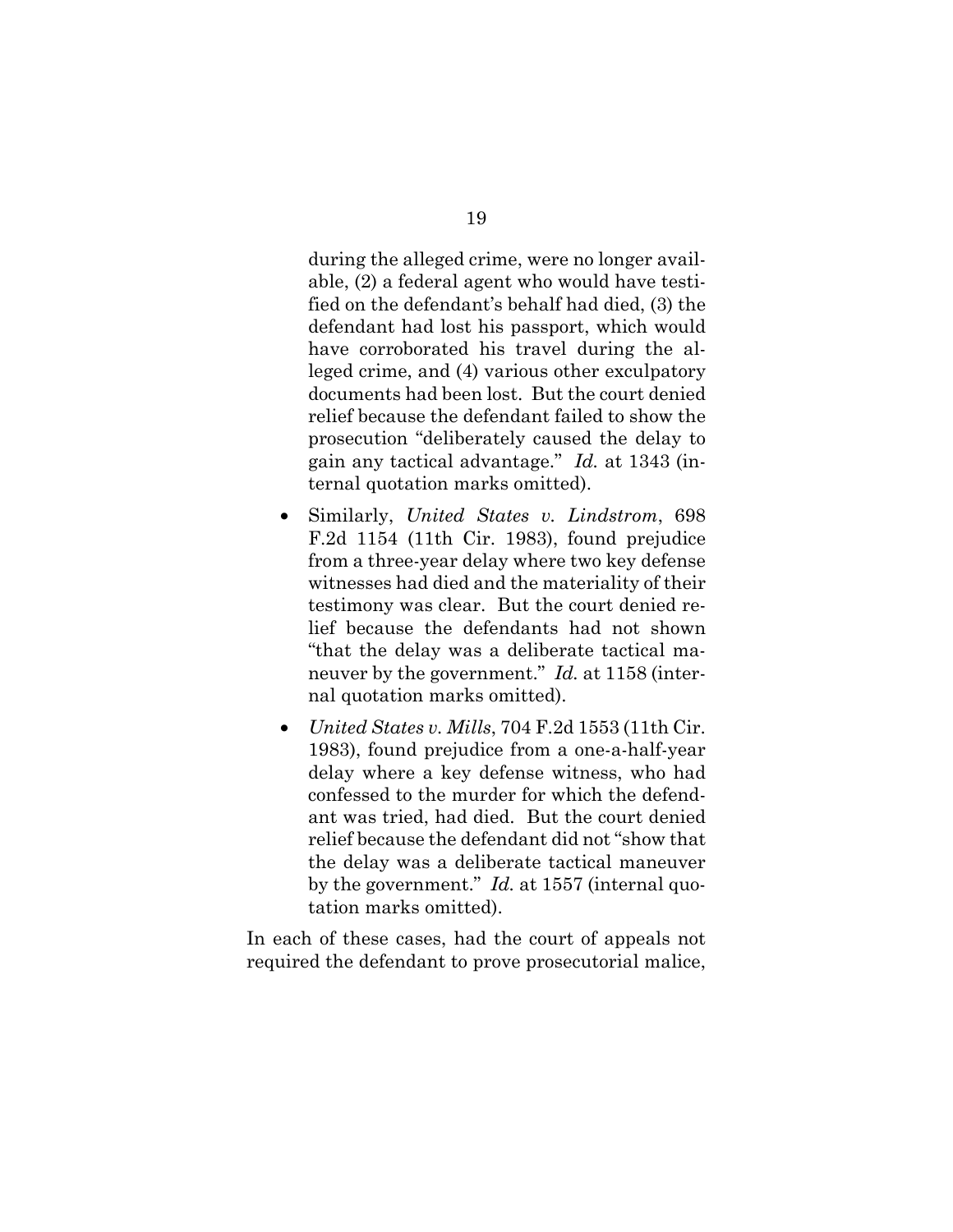the defendant would have prevailed on a delay-based due process claim.

The same is true of petitioner here. In the three years of unexplained delay between his alleged offense and his indictment, the key defense witness committed suicide and thus could no longer corroborate petitioner's innocence. *See* Pet. 3-4. The district court found that petitioner proved prejudice from the pre-indictment delay and expressed sympathy for "the equity of" his situation. *Id*. at 4. But the court denied him relief. *Id*. Under Tenth Circuit law, petitioner was required to prove the delay was intentional or otherwise malicious. *Id*. Because he could not do so, he lost his delay-based due process challenge to his conviction. *Id*. But had his case been prosecuted in a jurisdiction that did not require him to prove the prosecution's subjective intent, he could have prevailed on his due process claim and could now be a free man.

#### **CONCLUSION**

For the foregoing reasons, the petition for a writ of certiorari should be granted.